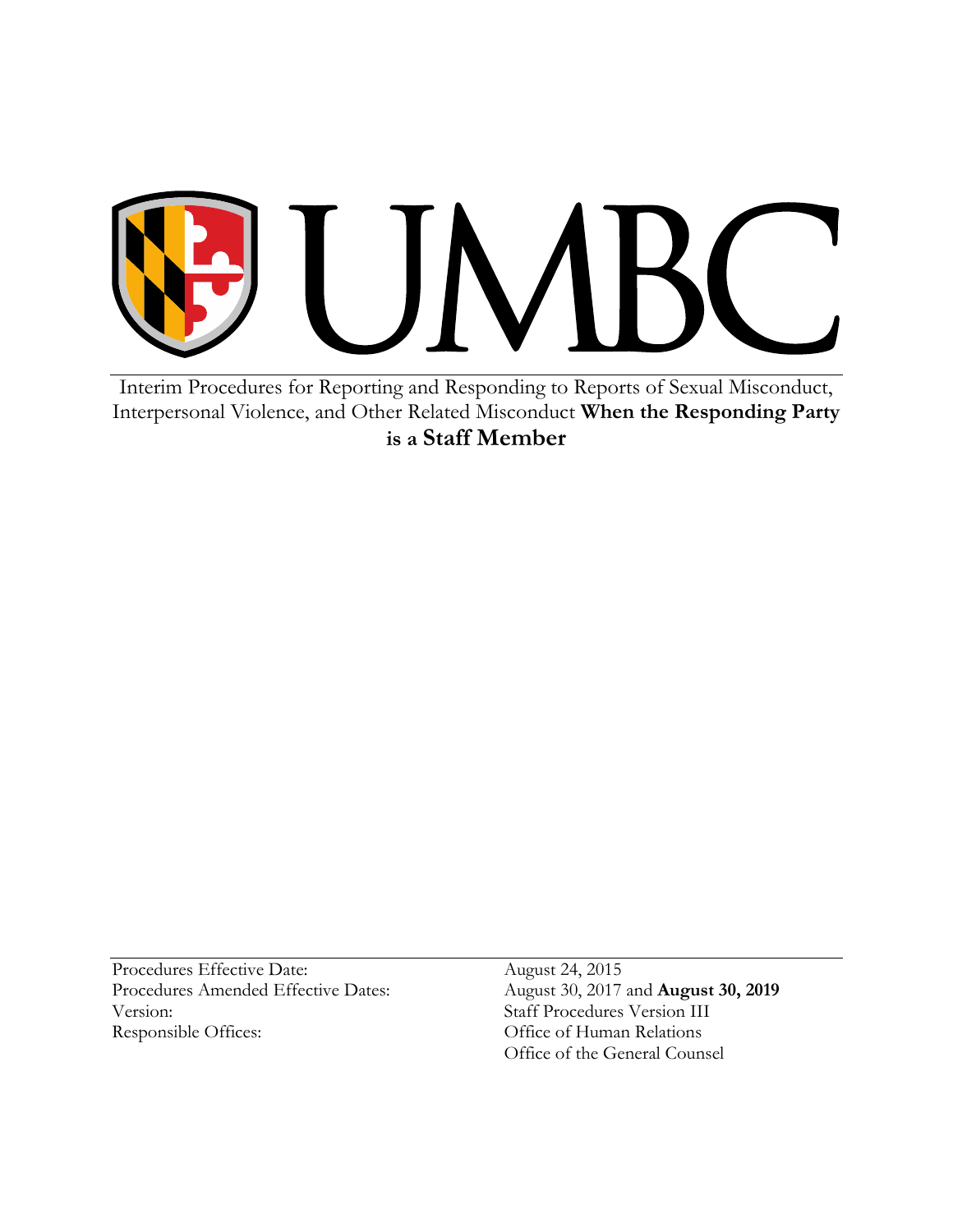# **I. Overview**

 $\overline{a}$ 

The Procedures for Reporting and Responding to Reports of Sexual Misconduct, Interpersonal Violence, and Other Related Misconduct When the Responding Party is a Staff Member <sup>1</sup> ("Procedures") assists to ensure the University of Maryland, Baltimore County's ("the University" or "UMBC") compliance with Federal and State law, as well as University System of Maryland ("USM") and University policies prohibiting discrimination based upon sex (including pregnancy), sexual orientation, gender, and gender identity or expression. Specifically, these Procedures set forth a process for reporting, investigating, responding to, and adjudicating complaints of Sexual Misconduct, Interpersonal Violence, and Other Related Misconduct, including Sexual and Gender Based Harassment, Sexual Violence (including Sexual Assault and Sexual Coercion), Sexual Exploitation, and Sexual Intimidation), Interpersonal Violence (including Relationship Violence (Dating Violence) and Domestic Violence), Stalking, and Retaliation (collectively hereafter referred to as "**Prohibited Conduct**."

Please refer to the University Policy on Prohibited Sexual Misconduct, Interpersonal Violence, and Other Related Misconduct (hereafter referred to as the "Policy") for applicable definitions of Prohibited Conduct, as well as key terms and obligations.<sup>2</sup>

THESE PROCEDURES REPLACE ANY PRIOR UNIVERSITY PROCEDURES RELATED TO COMPLAINTS, INVESTIGATION AND ADJUDICATION OF ANY REPORT OF PROHIBITED CONDUCT COVERED BY THE POLICY AGAINST ANY STAFF MEMBER.

# **II. Effective Date of Procedures**

The effective date of the Procedures is August 30, 2019. The Procedures will apply in all cases where a report of Prohibited Conduct under the Policy is made on or after August 30, 2019.

Where the date of the reported incident of Prohibited Conduct precedes the effective date of the Procedures, the definitions of Prohibited Conduct in existence at the time of the alleged conduct will be used. The Procedures will be used to investigate and resolve all reports/complaints of Prohibited Conduct, regardless of when the reported Prohibited Conduct occurred, *unless, the Procedures adversely impact the rights of at least one of the parties and an objection to the use of the Procedures is made*.

# **III. Timeframe for Reporting Prohibited Conduct**

Although the University does not limit the timeframe for reporting an incident, it encourages prompt reporting of incidents of Prohibited Conduct to maximize the University's ability to respond effectively. If the Responding Party is no longer attending the University at the time of the report, to the extent practicable as determined by the University, an inquiry as to what occurred may proceed, and the University's ability to take direct action against the Responding Party may be limited or absent.

In each instance, the University will still provide any fair and reasonable support and resources to a Reporting Party. The University will also help a Reporting Party identify external reporting options and support and resources, if desired.

<sup>&</sup>lt;sup>1</sup> These procedures apply to individuals whose primary role on campus is that of a Staff Member.

<sup>2</sup> Capitalized terms herein are defined in UMBC's Policy on Prohibited Sexual Misconduct, Interpersonal Violence, and Other Related Misconduct, amended effective August 26, 2019.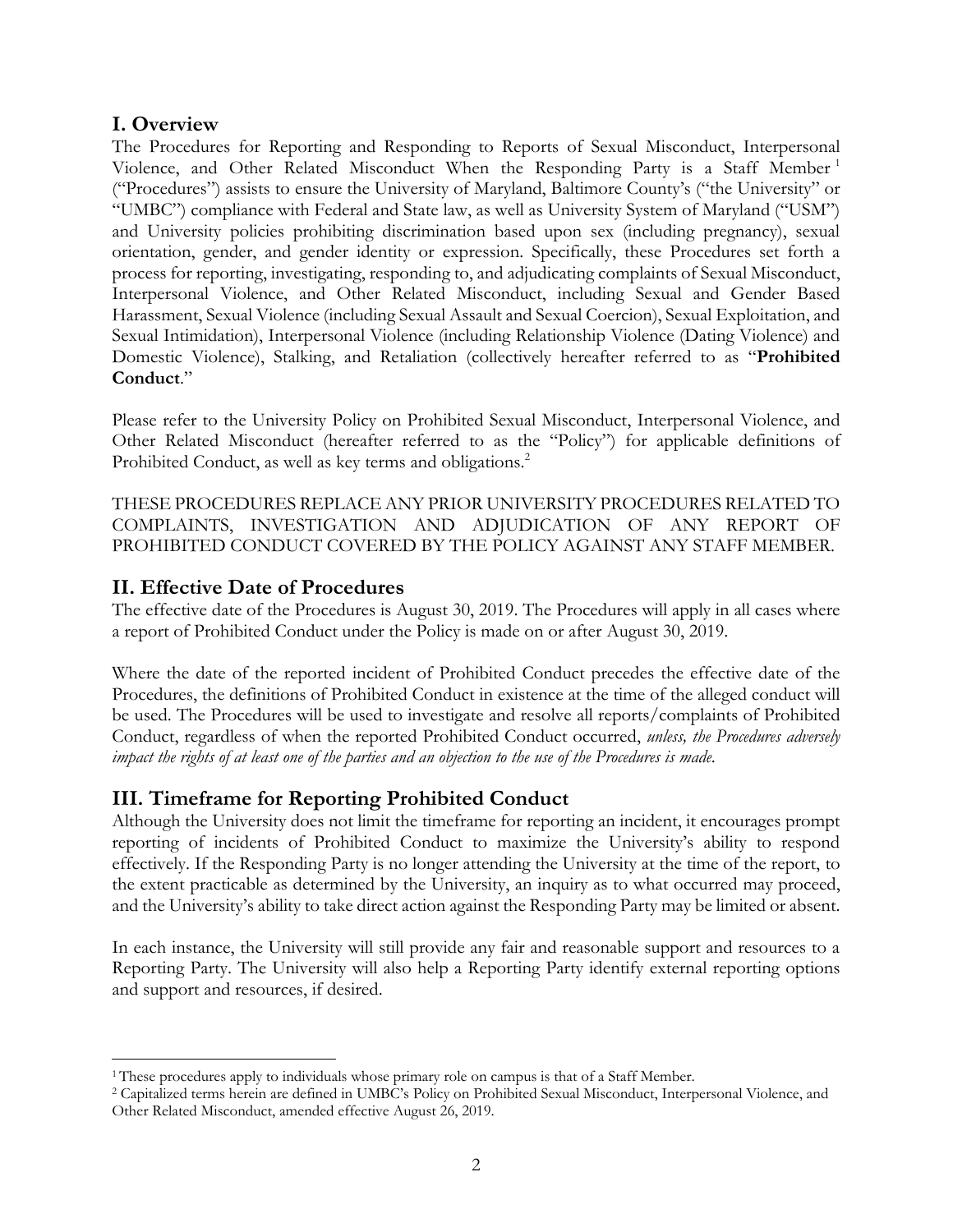# **IV. Interim Protective Measures**

Interim Protective Measures are temporary actions taken by the University prior to and during the investigation and adjudication processes, which may be applied to the Reporting Party, Responding Party, and other involved UMBC community members, who have been adversely affected, to ensure their safety and well-being, to limit undeterred campus educational and employment access, and to ensure the integrity of the investigative and/or adjudicative processes.

Interim Protective Measures are taken based on the information available at the time and are not intended to be permanent resolutions. Interim Protective Measures may be withdrawn or amended as additional information is discovered. The University will take appropriate, responsive, and prompt action to enforce Interim Protective Measures and to respond to any reports about the inadequacy or failure of another UMBC community member to abide by the Interim Protective Measures. The range of Interim Protective Measures can include, but are not limited to:

- Restricting access to the University or to certain University facilities, resources, or activities pending resolution of the report, for the Responding Party;
- University-imposed leave or suspension for the Responding Party; and
- Imposition of a campus "No Contact Order."

# **V. Supportive Measures**

Supportive measures are available to the Reporting Party, Responding Party, and other involved UMBC community members who have been adversely affected, regardless of whether a formal investigation takes place. The range of Supportive Measures can include, but are not limited to:

- Access to counseling and medical services and assistance in setting up initial appointments, both on and off campus;
- Imposition of a campus "No Contact Order;" and
- Change in work schedule, work location or job assignment, if such alternatives are available and feasible.

# **VI. Interim Suspension or Restriction from University Property**

A Responding Party may be suspended or restricted from University Property for an interim period pursuant to a matter under these Procedures. The Associate Vice President of Human Resources, or a designee, in consultation with the Title IX Coordinator, may initiate this action. The interim restriction is effective without prior notice, when there is evidence that the continued presence of the Staff Member on University Property, or in specific facilities, poses a substantial threat to themselves, or to others, or to the stability and continuance of normal University functions.

A Responding Party may request a reconsideration of the interim suspension or restriction decision. This request must be submitted in writing to the Associate Vice President of Human Resources, or designee. A response to the request will be issued to the Responding Party within **five (5) business days** from the date of receipt of the request. The reconsideration shall examine the following issues only:

• the reliability of the information concerning the Responding Party's conduct, including the matter of identity; and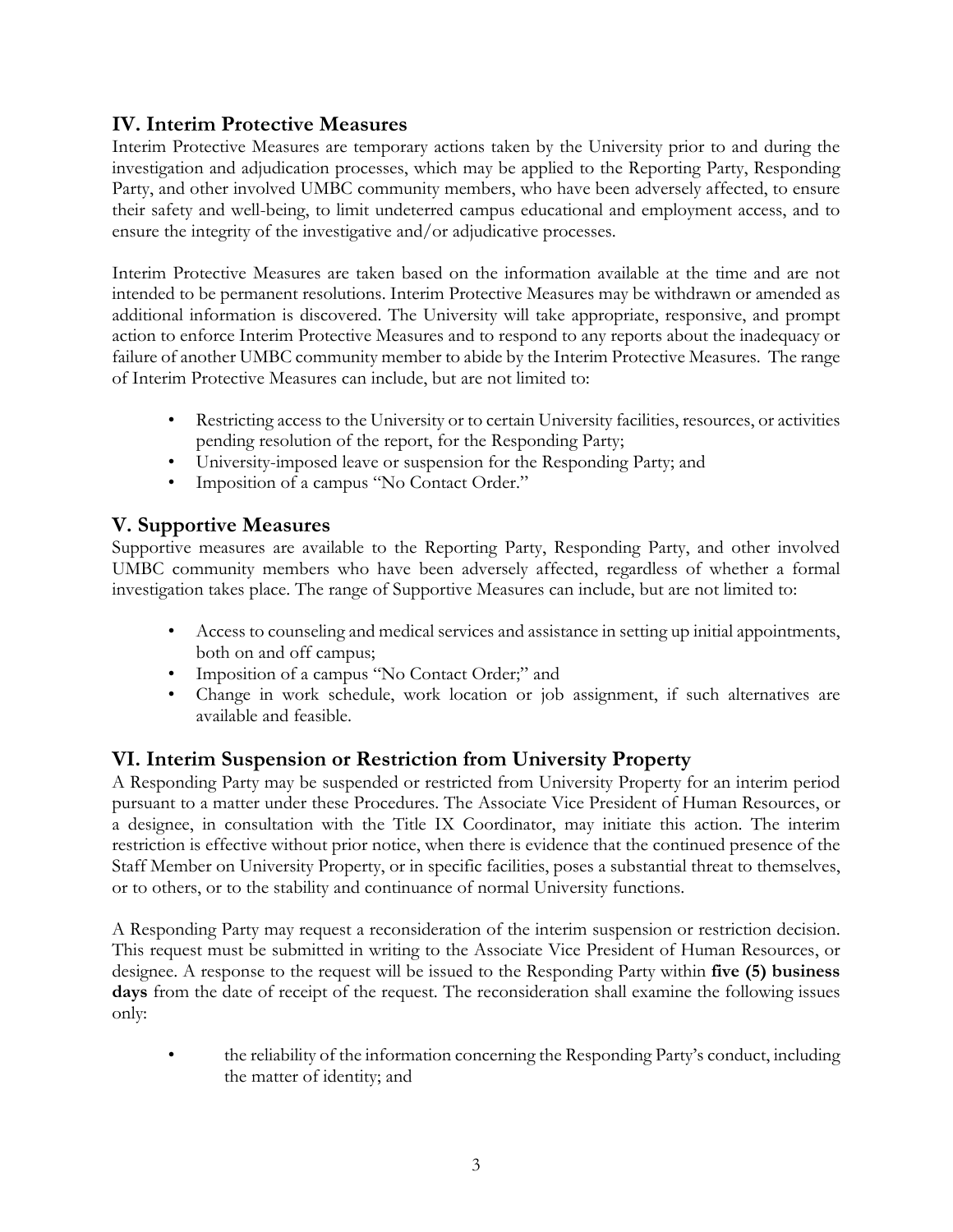whether the alleged conduct and surrounding circumstances reasonably indicate that the continued presence of the Responding Party on University Property, or in a specific campus facility, poses a substantial threat to themselves or to others or the stability and continuance of normal University functions.

# **VII. Timeframe for Resolution<sup>3</sup>**

If the University has determined that Prohibited Conduct may have occurred, the institution must take prompt and effective steps to eliminate the Prohibited Conduct, prevent its recurrence, and address its effects. The University will generally seek to resolve every report of Prohibited Conduct within sixty (60) calendar days after receiving the report, excluding any appeal. There may be circumstances that prevent the University from meeting the sixty (60) calendar day timeline. The timeframe may be extended by the University for good cause, as determined on a case-by-case basis, as necessary to ensure the integrity and completeness of an investigation, comply with a request by law enforcement, reasonably accommodate the availability of witnesses, reasonably accommodate delays by the parties, account for University closures, or address other legitimate reasons, including the complexity of the investigation (e.g. the number of witnesses and volume of information provided by the parties) and the severity and extent of the alleged Prohibited Conduct. When the University is unable to meet the sixty (60) calendar day timeline, the Parties will receive written notice regarding the extension.

# **VIII. Conflict of Interest**

 $\overline{a}$ 

The University requires all individuals involved in responding to, investigating, and/or adjudicating matters under the Procedures to disclose to the Human Relations Office/Title IX Coordinator any potential conflict of interest. A conflict of interest may arise when any of those persons, has been a participant or is related to a participant in the matter being investigated or reviewed, is related to or has had past substantial association with the Reporting Party or Responding Party, is biased, and/or lacks impartiality.

A Reporting Party or Responding Party who believes that an individual involved in responding to, investigating, and/or adjudicating matters under the Procedures has a conflict of interest, they must submit a written request, detailing with specificity the alleged conflict of interest, to the University's Title IX Coordinator, within three (3) calendar days after being notified of the Investigator, the Board of Review or Board of Appeal membership, or the Sole External Reviewer or Sole External Appeal Reviewer. The Human Relations Office/Title IX Coordinator will determine whether a conflict exists and what action, if any, should be taken to ensure a fair and impartial process.

Absent extenuating circumstances, failure to raise a conflict of interest allegation regarding the Investigator, an individual's membership on the Board of Review or Board of Appeal, or the Sole External Reviewer precludes a party from appealing the outcome, solely, based on the conflict of interest assertion.

<sup>3</sup> Pursuant to the United States Department of Education Office for Civil Rights, September 2017 Q&A on Campus Sexual Misconduct (in effect at the time of publishing this Policy), a "prompt" investigation will be evaluated based upon a school's good faith effort to conduct a fair, impartial investigation in a timely manner designed to provide all parties with resolution."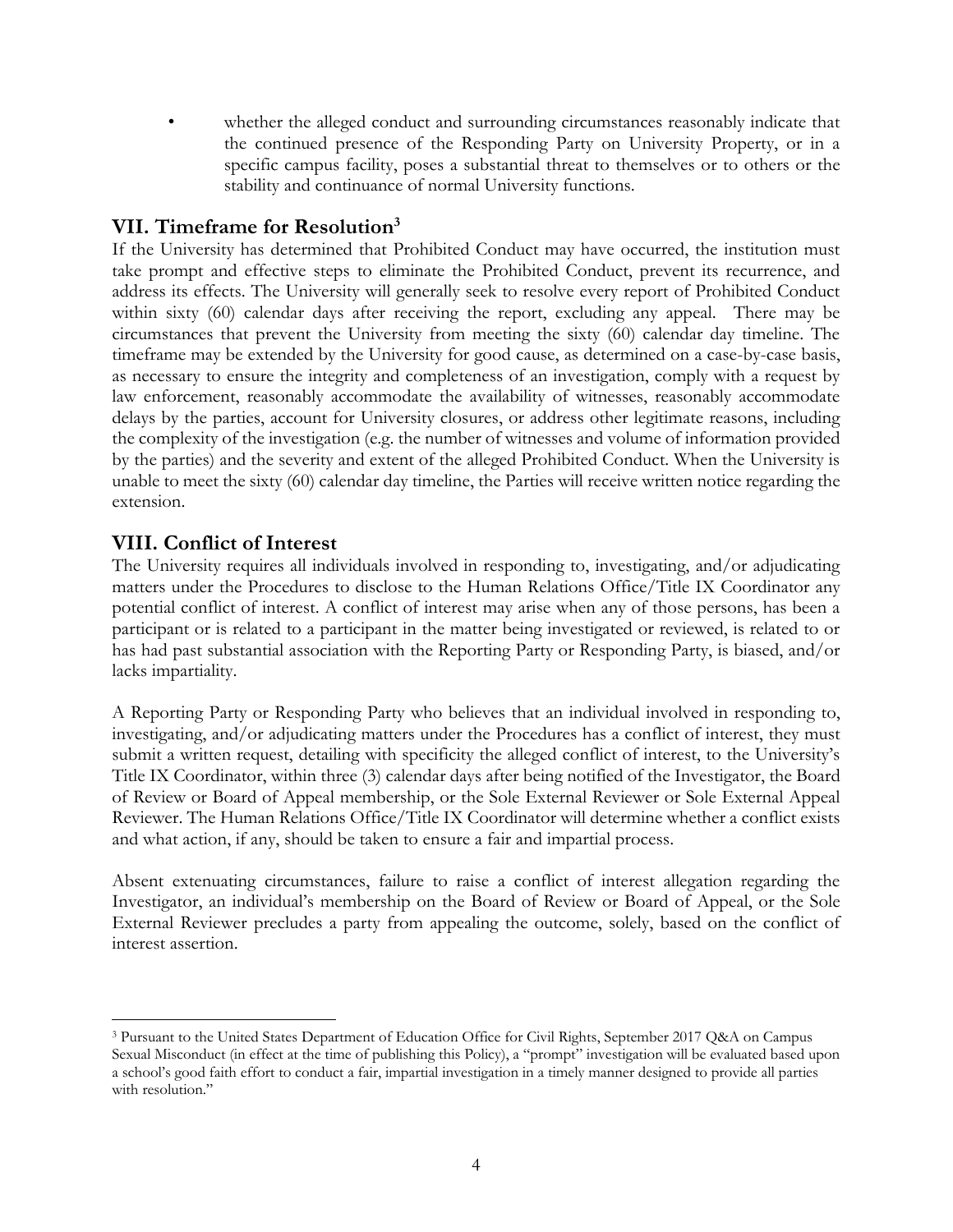# **IX. Access for Persons with Disabilities**

The University will provide reasonable accommodations to Staff with disabilities, to enable them to participate fully in the processes under the Procedures. Accommodations are determined on an individual basis by the Human Relations Office. Any Staff Member with a disability requiring an accommodation should notify the Title IX Coordinator, at minimum, seven (7) calendar days prior to any meeting scheduled under the Procedures.

# **X. The Process**

All written notices/communication issued to the Reporting Party and Responding Party under these Procedures will be hand-delivered, e-mailed, and/or mailed by certified, return receipt requested First Class Mail to the address of record as maintained by the Office of Human Resources.

## **A. Initial Review**

When a report is received, the Title IX Coordinator will promptly conduct an Initial Review. The Coordinator may consult with others when conducting the Initial Review. The Initial Review will assess whether the alleged Prohibited Conduct, if proven, would or would not constitute a violation under the Policy, as well as the appropriate route to resolve the report.

Based upon the information/facts gathered during the Initial Review, if it is determined that the alleged conduct, even if proven by a preponderance of the evidence, would NOT constitute a violation under the Policy, the Title IX Coordinator will promptly notify the Reporting Party, in writing, of this No Action Warranted determination. The Title IX Coordinator will provide the Reporting Party with the No Action Warranted notice, within ten (10) calendar days after the conclusion of the Initial Review. The Reporting Party will be advised of external reporting options, and if available, other University offices that may be able to address the report.

#### **B. Manners of Resolution**

#### **1. Informal Intervention**

The University may address a report of alleged Prohibited Conduct through Informal Intervention. Informal Intervention under these Procedures does not involve an Investigation or formal disciplinary action against a Responding Party, and is not appropriate for all forms of reported Prohibited Conduct. Under No circumstances, may an allegation of Sexual Assault (I or II) or Sexual Coercion be addressed informally. The Reporting Party or Responding Party can request that the University address any other type of report informally. Further, the University reserves the right to address a report of Prohibited Conduct (excluding Sexual Assault I, Sexual Assault II, and Sexual Coercion) via an informal manner.

The Reporting Party or Responding Party may make a request to the Title IX Coordinator to informally address the report. The Title IX Coordinator, in consultation with the applicable University authorities, will determine if Informal Intervention is an appropriate mechanism to address the Prohibited Conduct, prevent its recurrence, and remedy its effects. Further, a determination will be made to assess whether utilizing Informal Interventions to address the report is consistent with maintaining the safety and welfare of the entire UMBC campus community. When a report is filed, the University retains the sole discretion in determining whether a case can be appropriately addressed informally.

Informal Interventions may include: establishing Interim Supportive Measures; issuing a No Contact Order; conducting targeted or broad-based educational programming or training for relevant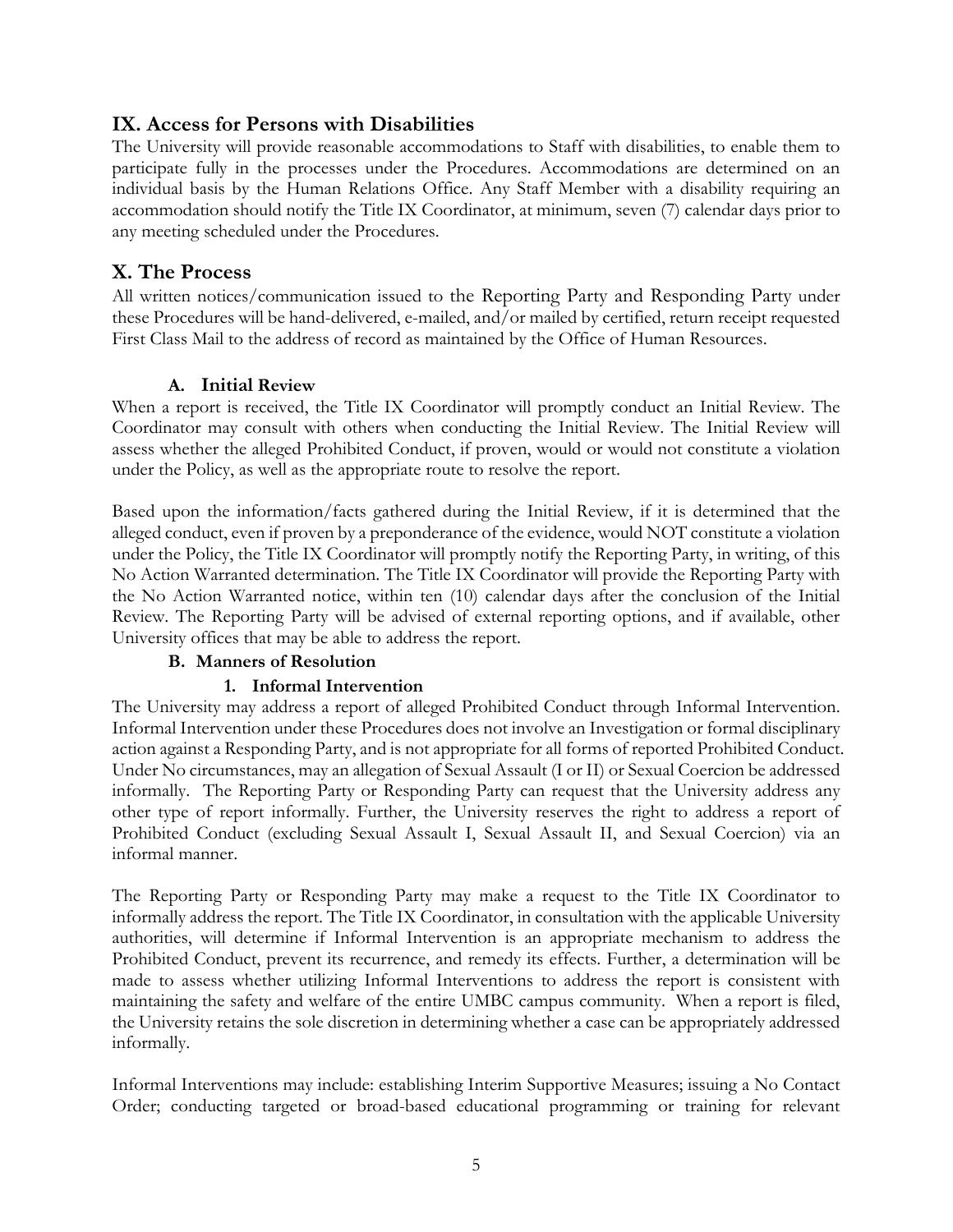individuals or groups; providing increased monitoring, supervision, or security at locations or activities where the Prohibited Conduct occurred; facilitating a meeting with the Responding Party and the Reporting Party present if desired (in cases that do not involve Sexual Assault I or II and Sexual Coercion); and/or any other remedy that can be tailored to the involved individuals to transform the environment, prevent recurrence of the issues, remedy the effects of the particular complaint, and more generally achieve the goals of the Policy.

In some forms of addressing the matter informally, the remedies imposed will focus on supporting the Reporting Party with no participation or involvement by the Responding Party. In other forms, the Responding Party may be asked to participate or be involved. Depending on the type of remedy used, it may be possible for a Reporting Party to maintain anonymity.

The University will not compel a Reporting Party to engage in mediation, to confront directly the Responding Party, or to participate in any particular manner to informally address the report. Participation is a choice. Mediation, even if requested, must NOT be used in cases involving Sexual Assault (I or II) or Sexual Coercion.

#### **2. Investigation/Formal Intervention**

When the University has determined that it has Jurisdiction<sup>4</sup> over the Responding Party and the reported Prohibited Conduct, the University will investigate reports of Prohibited Conduct, which: 1. Have not been addressed informally; or 2. Have not been addressed differently in response to a Reporting Party requesting that no formal action be taken.

# **a. Preliminary Meeting**

Prior to the start of an investigation, the Title IX Coordinator or a designee will notify both parties, via electronic mail, and require their attendance at a Preliminary Meeting with the Title IX Coordinator or a designee. The parties will be informed that the purpose of the meeting is to provide the parties with information about the investigative and adjudicative processes, and to allow the parties an opportunity to ask and receive answers to any questions they may have about the processes.

Both the Reporting Party and Responding Party will be provided with a written copy of the Notice of Investigation ("NOI") at the Preliminary Meeting. The Title IX Coordinator or a designee will review the NOI, which will generally contain a summary of the reported allegations or reported Prohibited Conduct at issue to the extent known, the date, time, and location of the reported incident, the identity of the parties involved, the range of potential violations under the Policy, and the range of potential sanctions under the Policy. Upon receipt of the NOI, or at any stage in the process, the Responding Party may choose to accept responsibility for the reported allegation.

Both the Reporting Party and Responding Party will be made aware of available campus and community resources, the University's prohibition against retaliation, and guidance about how to report retaliatory conduct. Copies of the Policy and Procedures, and the available campus and community resources, will be sent to both parties via electronic mail, after the Preliminary Meeting.

If either party fails to attend the scheduled Preliminary Meeting with the Title IX Coordinator or a designee, the University will send the above information to that party via electronic mail, and the University will document in the record the party's lack of attendance. A party's failure to attend the

 $\overline{a}$ <sup>4</sup> See Section II.C in the Policy.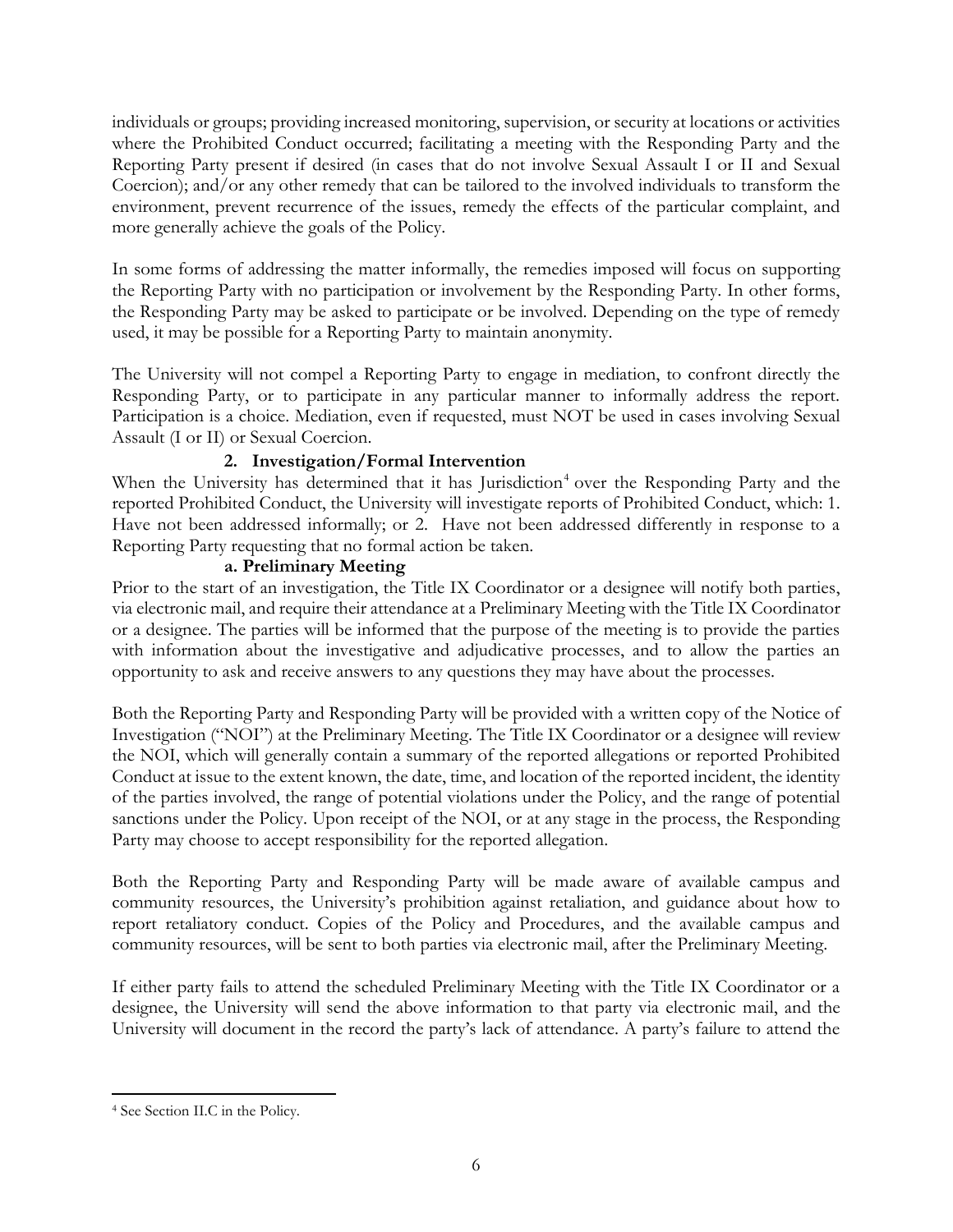Preliminary Meeting will not inhibit the Investigation from proceeding. Once the NOI has been sent to the parties, the Investigation begins.

# **b. Investigators**

The Title IX Coordinator or designee will assign an internal and/or external (third-party) Investigator to conduct a prompt, thorough, fair, and impartial investigation. The University retains the authority and has the sole discretion in determining when to assign an internal and/or external (third-party) Investigator. The assigned Investigator will have training and experience investigating allegations of Prohibited Conduct and will have attended an annual training related to issues involving Prohibited Conduct.

#### **c. Overview of the Investigative Process**

During the investigation, both parties and any third-party witnesses will be treated with dignity, respect, and sensitivity by the assigned Investigator.

The investigation is an impartial fact-gathering process. The investigation is a very important phase of the process, as it affords the Reporting Party, the Responding Party, and any other individuals who have relevant information to share, an opportunity to meet and speak separately with the Investigator, to provide any relevant information, and to identify persons they believe the Investigator should speak with because they have relevant information to provide. The Investigator will specifically request that the Reporting Party and Responding Party, submit a list of questions that they would like the Investigator to ask of the other party; provide a list of witnesses (with a short statement regarding why they are relevant); and provide copies of any relevant evidence that they want considered as part of the investigative process.

Relevant evidence may include, but is not limited to text messages, records of phone calls, emails, pictures, notes, social media posts/materials, prior statements (sworn and unsworn), gifts, and other records. The Investigator will also utilize due diligence in obtaining any available physical or documentary evidence, including prior statements by the parties or witnesses, any communications between the parties, email messages, social media materials, text messages, and other records as appropriate and available. However, it is also the responsibility of the Reporting Party and Responding Party to identify and make the Investigator aware of any relevant physical or documentary evidence.

Because the University process is not a legal proceeding, the Investigator **does not have the power to subpoena** records. Further, if either party wishes for the Investigator to have access to their confidential medical records/file, the party will need to submit those records directly to the Investigator or complete a consent form for the release of their confidential medical records/file to the Investigator. Prior to the issuance of the Draft Report, the Investigator will not disseminate copies of any documents obtained as part of the investigation with either party, *except per the below*, but the Investigator may question either party and/or witnesses as it relates to matters that are included within such documents.

Typically, the Investigator will meet with the Reporting Party, then the Responding Party, and then any relevant witnesses. Based on the information obtained during the meeting, the Investigator may request a follow-up meeting with the Reporting Party, Responding Party, and/or any relevant witnesses. The Investigator will take notes of the information obtained during the investigative interviews/meetings. Upon request and within a reasonable time after the request, the Investigator will provide a written summary of the facts obtained/discussed during the interview/meeting to an individual for their review, related to their own interview/meeting. After reviewing the written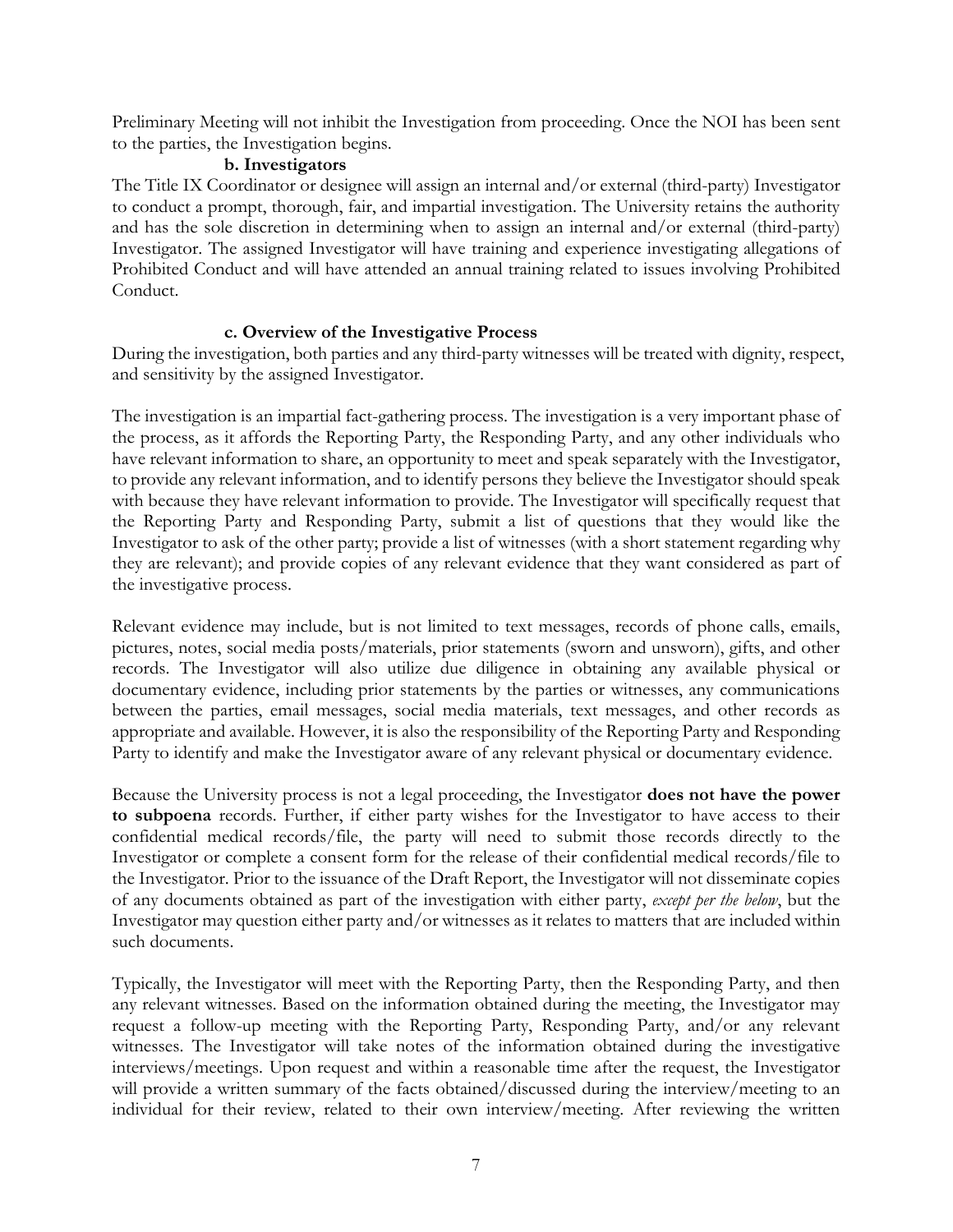summary of the facts, the individual will be requested to sign the written summary of the facts, acknowledging receipt.

While not required per these Procedures, the investigative interviews/meetings *may also* be recorded, determined at the sole discretion of the University. The Investigator will inform all participants prior to the start of the interview/meeting if the interview/meeting will be recorded. A single recording will be made by the Investigator and will be the property of the University. The recording will be maintained by the Office of Human Relations. If a recording malfunction occurs during the interview/meeting, the Investigator will create a sufficiently detailed summary of the statement(s) obtained.

If an interview is recorded, a transcript of the recording will be made. The participant will be provided an opportunity and a reasonable, but limited amount of time to review the transcript of their own respective interview. However, there is a presumption that the information captured in the transcript is a complete and accurate record of the interview. After reviewing their own transcript, the individual will be requested to sign the transcript, acknowledging that the transcript is complete and accurate and that they have had an opportunity to review the transcript. Any individual who refuses to or fails to sign their transcript, their refusal and/or failure will be documented as part of the investigative file and the transcript will be presumed to be complete and accurate and that the individual had an opportunity to review their transcript.

#### **d. Relevance and Special Considerations**

The Investigator has the discretion to determine the relevance of any information, document, witness, question that is requested to be asked of the other party or a witness, or other evidence and may exclude or redact information and evidence from the investigative report(s) if the information is irrelevant, duplicative, immaterial, argumentative, or more prejudicial than informative. The Investigator will not exclude direct observations or reasonable inferences drawn from the facts.

Information related to the prior sexual history of either party is generally not relevant to the determination of a Policy violation. However, the prior sexual history between the parties may be relevant in very limited circumstances. For example, where there was a prior or ongoing relationship between the Reporting Party and the Responding Party, and where Consent is at issue, evidence as to the parties' prior sexual history as it relates to Consent may be relevant to assess the manner and nature of communications between the parties.

As specified in the Policy, the mere fact of a current or previous dating or sexual relationship, by itself, is not sufficient to constitute Consent.

Sexual history will not be used for purposes of illustrating either party's individual character or reputation.

#### **e. Participation in the Investigative Process**

All UMBC community members, including students, faculty, and staff are expected to cooperate with an investigation of any report of Prohibited Conduct to assure fairness and procedural due process for the parties involved. The Investigator may also request the appearance of individuals from the University community who can provide relevant, specialized information/evidence.

Both a Reporting Party and a Responding Party may decline to participate in the processes outlined under the Procedures. The Investigator, in consultation with the Title IX Coordinator, will determine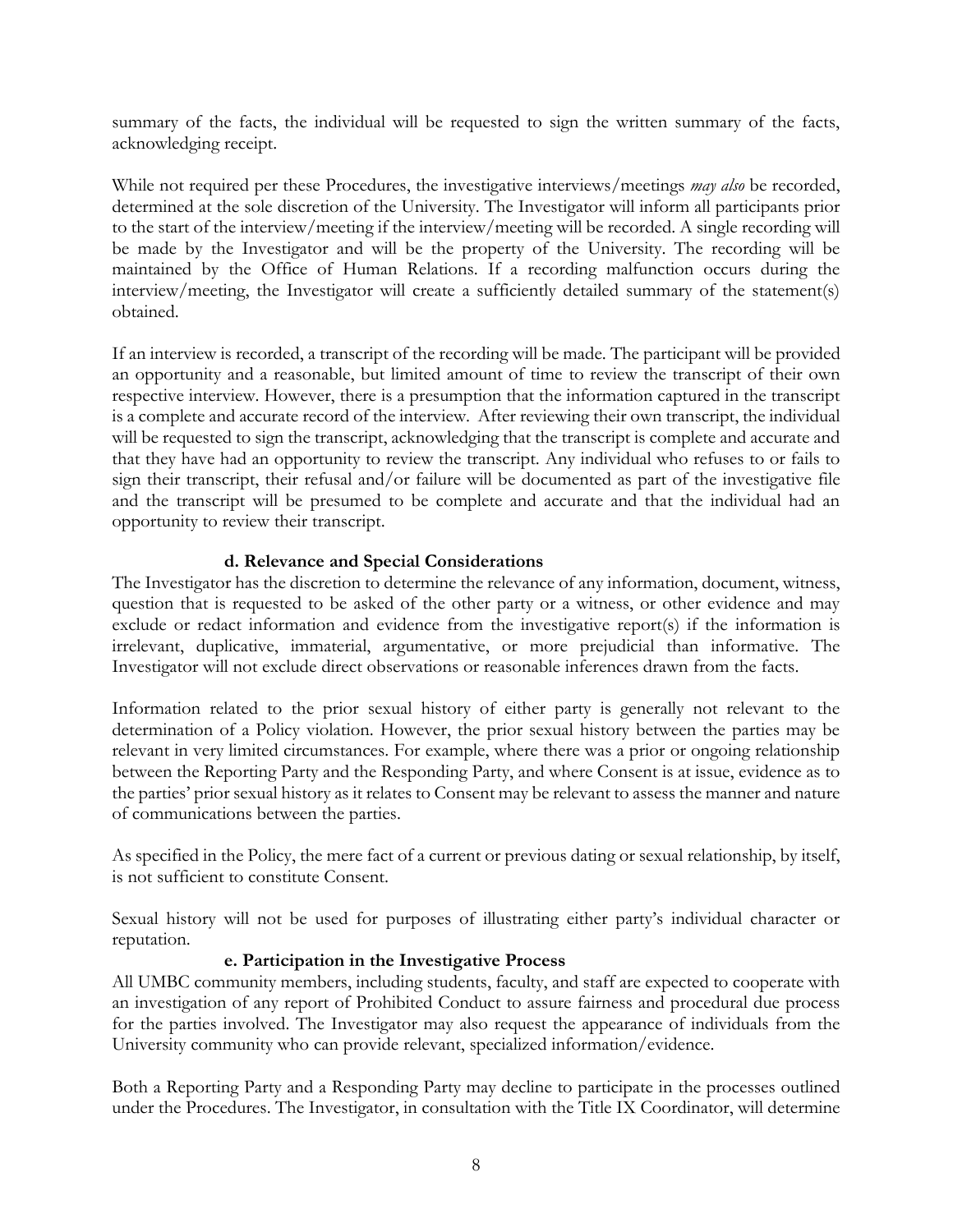whether the investigation and/or adjudication can and/or will proceed without the Reporting Party, pursuant to the factors set out in Section XIII of the Policy. However, if a Responding Party voluntarily declines to participate and/or stops participating, the University retains the authority and sole discretion to move forward with the investigation and/or adjudication under the Procedures, without the Responding Party's participation.

#### **f. Timeframe for the Investigative Process**

The timeframe for completion of the Investigation, or any designated timeframes for steps in the investigation, may be extended as necessary to ensure the integrity and completeness of the investigation, to comply with a request by external law enforcement, to reasonably accommodate the availability of witnesses, reasonably accommodate delays by the parties, to account for University closings, breaks or vacations, to account for complexities of a case (including the number of witnesses and volume of information provided by the parties), or to address other legitimate reasons. Reasonably diligent efforts will be made to complete the process in a timely manner by balancing principles of thoroughness and fundamental fairness with promptness.

The Title IX Coordinator or a designee will keep the parties apprised of the status of the Investigative process in writing, upon request by either party, or at thirty (30) day intervals after the issuance of the NOI.

## **g. Standard of Review**

The Standard of Review is the preponderance of the evidence. A preponderance of the evidence means that it is more likely than not that the Prohibited Conduct occurred.

## **C. Draft Investigative Report**

At the conclusion of all the interviews with the Reporting Party, Responding Party, and any relevant witnesses, the Investigator will prepare a written Draft Investigative Report that summarizes the relevant information gathered, outlines the contested and uncontested information between the parties, includes an analysis, and states the investigative recommended finding(s). The investigative recommendation will indicate whether, based upon the preponderance of the evidence, the report supports a finding that:

- A Policy violation occurred; or

- A Policy violation did not occur.

## **D. Notice of Opportunity to Review the Draft Investigative Report**

The Investigator will send a Notice for Opportunity to Review the Draft Investigative Report, with the Draft Investigative Report and all documents relied upon, to both parties.

The Reporting Party and Responding Party may submit responses/comments and any additional information to the Investigator within seven (7) calendar days of the date the Notice of Opportunity to Review is sent. Either party may make a request to the Investigator for a limited extension of time to submit their response/comments or additional information. Requests for extension of time will be determined on a case- by-case basis, however, reasonable requests for extension of time will be granted.

The Draft Investigative Report review period is both parties' final opportunity to identify or submit any additional evidence, information, questions, or witnesses, before the report and investigative recommendation are finalized and issued. In the absence of demonstrable good cause, information discoverable through the exercise of due diligence that is not provided to the Investigator during the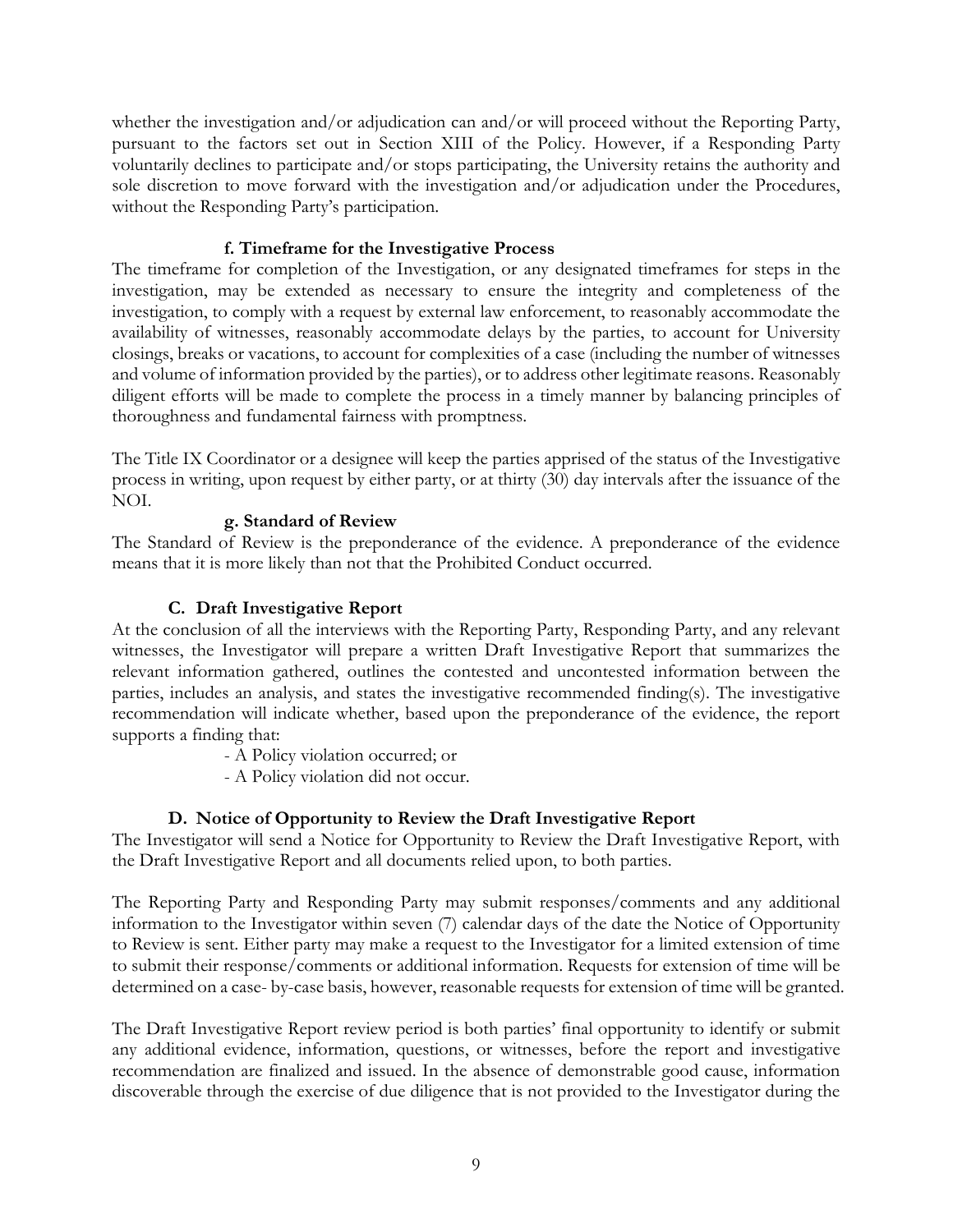Draft Investigative Report review period will not be considered by the Investigator, the Board of Review, the Board of Appeal, the Sole External Reviewer, or the Sole External Appeal Reviewer.

Based on the response(s)/comment(s) to the Draft Investigative Report and/or the submission of any additional information, the Investigator will determine whether any of the responses/comments and/or additional submissions constitute relevant, substantive new information or evidence, that would warrant further investigation. If the Investigator determines that no relevant, substantive new information or evidence was received and that further investigation is not warranted, the Investigator will then determine, what if any information or evidence obtained from either party in response to the Draft Report, will be incorporated in the Final Investigative Report. No further comments or revisions will be sought from the parties and the Investigation is deemed complete and the Investigative process is considered closed.

However, if the Investigator determines that the responses/comments and/or additional submissions constitute relevant, substantive new information or evidence and that further investigation is needed, the Investigator will continue the Investigation as needed. After further Investigation, the Investigator will issue an Updated Draft Investigative Report.

An Updated Draft Investigative Report will only be issued in these specific and limited circumstances. The Investigator will issue the Updated Draft Investigative Report and all documents relied upon to both parties. The parties will have five (5) calendar days to submit a response/comment to the Investigator. The Investigator will then determine, what if any information or evidence obtained from either party in response to the Updated Draft Report, will be incorporated in the Final Investigative Report. No further comments or revisions will be sought from the parties and the Investigation is deemed complete and the Investigative process is considered closed. Requests for extension of time will be determined on a case- by-case basis, however, reasonable requests for extension of time will be granted.

## **E. Final Investigative Report**

The Investigator will compile the Final Investigative Report, including all relevant information obtained in the course of the investigation, an analysis, the investigative recommended finding(s), a copy of the Draft Investigative Report, the Updated Draft Investigative Report if applicable, including the documents relied upon (Exhibits), and any responses/comments submitted by the parties, and issue to the parties.

# **XI. Consolidation**

At the sole discretion of the University, multiple reports and/or cross claims between the parties may be consolidated in one investigation and/or adjudication process, or processed separately and sequentially, if the information related to each report and/or cross claim would be relevant and probative in reaching a determination on the other report and/or cross claim (provided that the Consolidation does not unreasonably delay the prompt resolution of the matter). The decision to Consolidate reports and/or cross claims in one investigation and/or adjudication, or to process separately will be made in the sole discretion of the University after considering several factors, including but not limited to: 1. Whether the University has determined that the conduct in each report and/or cross claims constitutes relevant pattern evidence; 2. Whether the University has determined that the conduct in each report and/or cross claim is inextricably intertwined; or 3. Whether the University has determined that the conduct in each report and/or cross claim is sufficiently related;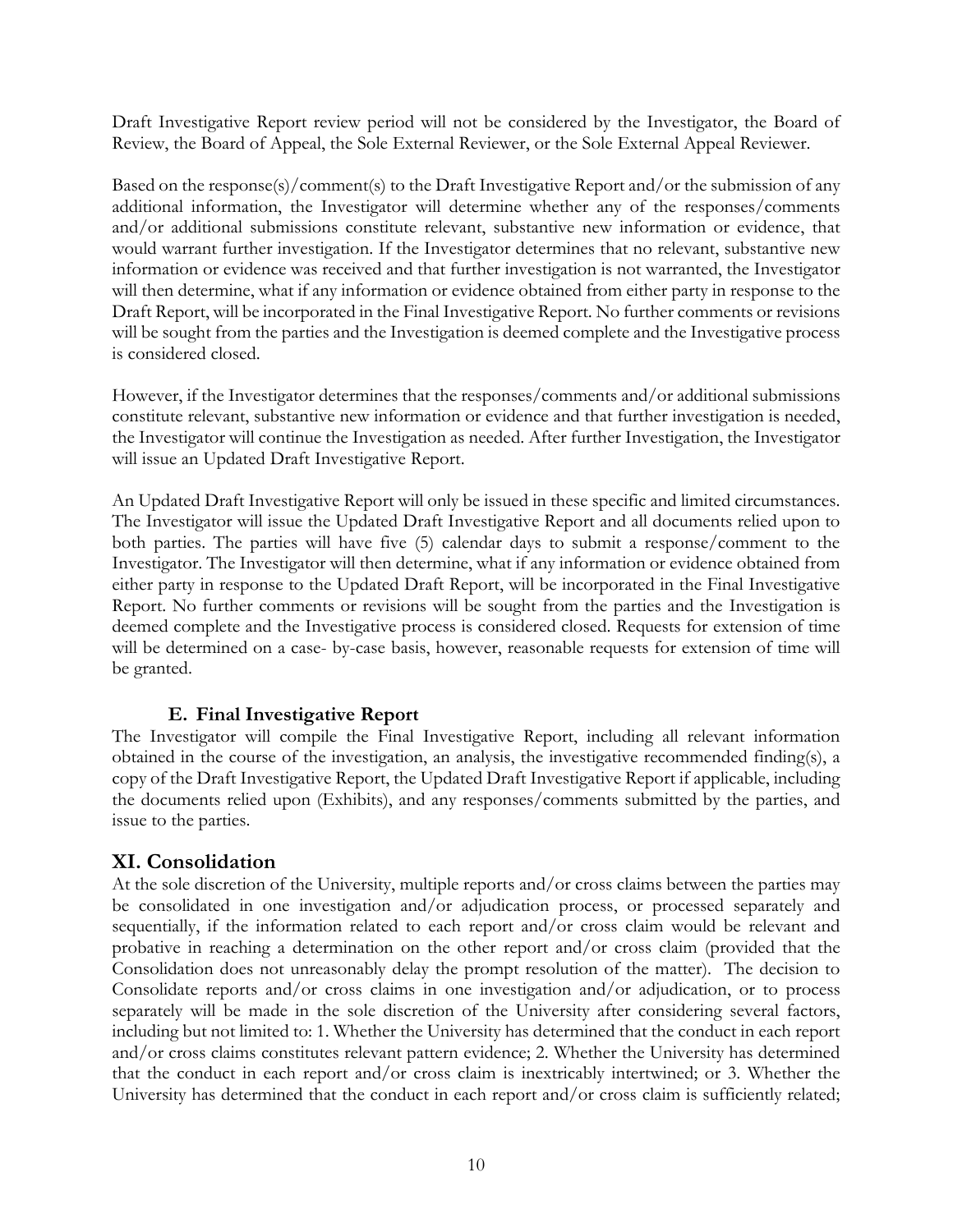and 4. Whether the University has determined that the conduct in each report and/or cross claim can reasonably be addressed in one investigation and/or adjudication.

## **XII. Board of Review or Sole External Reviewer**

The University will utilize a Board of Review or a Sole External Reviewer to adjudicate matters under the Procedures. The University retains the sole discretion in determining if a Board of Review or a Sole External Reviewer will be utilized.

#### **A. Composition of the Board of Review**

The University has the discretion to select from a pool of trained University personnel to serve on the Board of Review during the adjudicative process. Prior to serving on the Board of Review, the University will ensure that the selected Board of Review member(s) have had the requisite annual training and relevant experience. If the University elects to utilize University personnel for the Board of Review, a Board of Review quorum will be comprised of a minimum of three (3) University personnel, selected from the pool of trained personnel. In the absence of a Board of Review quorum, the University may designate an alternative means of adjudication, to act in the place of the Board of Review.

A Board of Review member shall decline to participate in a particular case on the basis of an actual conflict of interest, bias, or lack of impartiality. A University student may not serve as a Board of Review member under the Procedures.

#### **B. Sole External Reviewer**

The University has the discretion to select from a pool of trained external/third-party individuals to serve as the Sole External Reviewer during the adjudicative process. Prior to being selected, the University will ensure that the Sole External Reviewer has had the requisite annual training and relevant experience.

A Sole External Reviewer shall decline to participate in a particular case on the basis of an actual conflict of interest, bias, or lack of impartiality.

#### **C. Notice to Parties Regarding Board of Review or Sole External Reviewer Meeting**

Prior to the scheduled meeting with the Board of Review or the Sole External Reviewer, the parties will be sent the Notice of Review identifying the Board of Review members or the Sole External Reviewer, date, time, and location of the meeting.

#### **D. Role of the Board of Review and Sole External Reviewer**

The role of the Board of Review or Sole External Reviewer is to independently determine whether a Policy violation did or did not occur, based upon the preponderance of the evidence standard, and if warranted, determine the appropriate sanctions. The role of the Board of Review and the Sole External Reviewer, is not to re-investigate the matter. The Board of Review or Sole External Reviewer shall make the final determination(s) regarding credibility of all the information/evidence presented. However, no negative inferences related to final credibility determinations, shall be made, because a party does not appear or does not participate at the scheduled meeting.

Prior to the scheduled meeting, the University will provide the Board of Review member(s) or the Sole External Reviewer with access to the Final Investigative Report, including all relevant information obtained in the course of the investigation, an analysis, the investigative recommended finding(s), a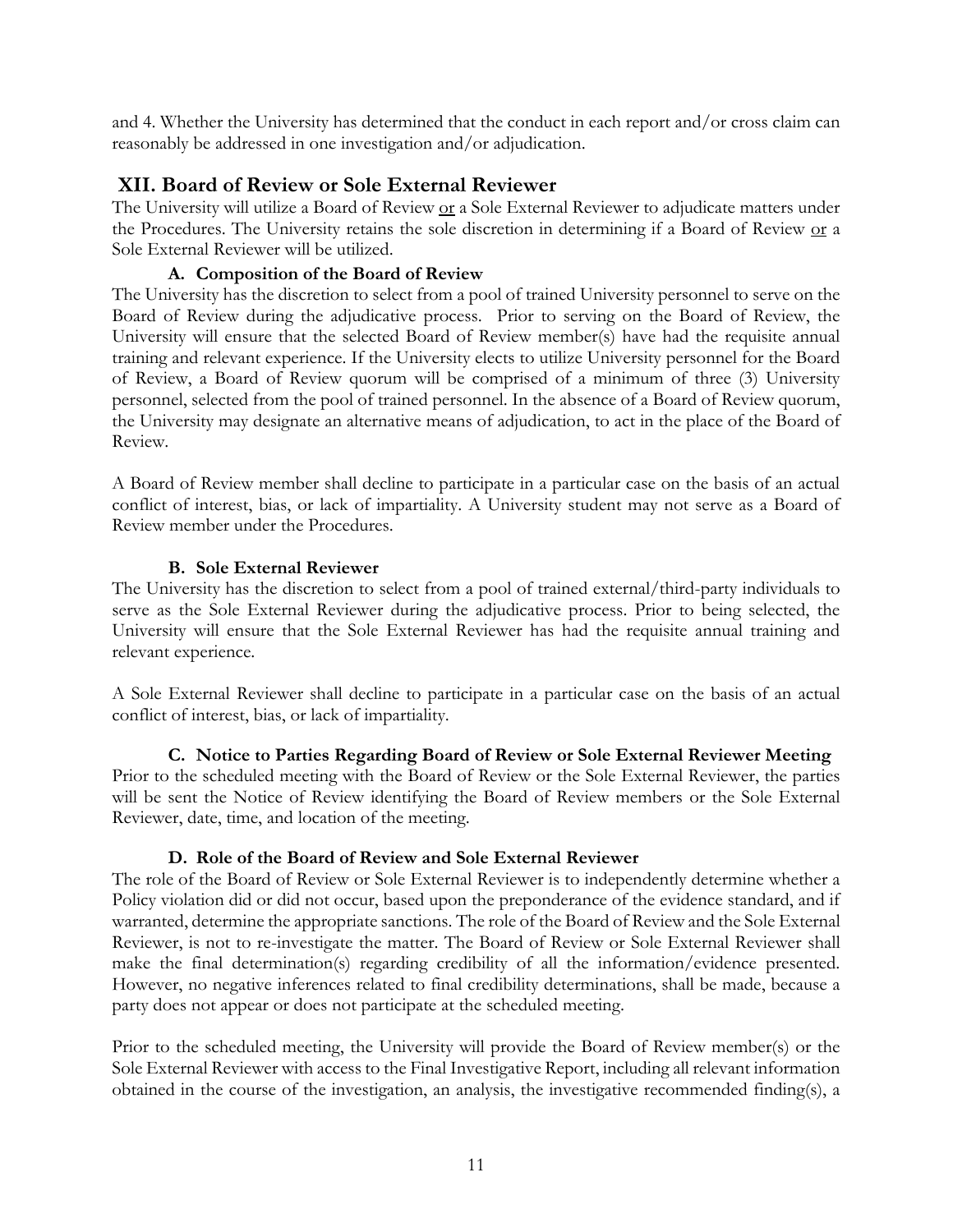copy of the Draft Investigative Report, the Updated Draft Investigative Report if applicable, including the documents relied upon (Exhibits), and any responses/comments submitted by the parties.

# **E. Meeting Procedures 1. Participation of the Parties**

The Reporting Party and Responding Party can elect to be present for the meeting with the Board of Review or the Sole External Reviewer. The Reporting Party and Responding Party may also decline to attend the meeting and no negative inference shall be drawn for any party that does not attend the meeting. Further, a parties' voluntary absence will not preclude the meeting from moving forward. The Board of Review or Sole External Reviewer will still hear from the party that attends the meeting and the Investigator. The Board of Review or Sole External Reviewer will make the final determination/decision based on the information/documents that have already been submitted in the Final Investigative Report, and on any information that may be provided by the Investigator and the party in attendance at the meeting.

No written or pre-recorded statements from the Investigator, the Reporting Party, Responding Party, or their respective attorneys, advisors, and/or support persons, will be accepted by the Board of Review or Sole External Reviewer at the meeting, or in lieu of the parties' presence at the meeting. However, if an Investigator, Reporting Party, and/or Responding Party wishes to participate, but they are not able to attend the meeting in-person, due to extenuating circumstances, the University will allow participation via a voice or video call. The University reserves the sole discretion to determine when a voice or video call is allowable, instead of the Investigator, Reporting Party and/or Responding Party being physically present at the meeting.

## **2. Investigator and/or Parties' Presentations**

The Board of Review or Sole External Reviewer will be responsible for ensuring that the set time limits for each part of the meeting process are followed. The Investigator will have no longer than fifteen (15) minutes to present the information and recommendation from the Final Investigative Report. The Investigator is limited to only providing information which has already been identified in the Final Investigative Report.

The Board of Review or Sole External Reviewer will then offer the Reporting Party an opportunity to give a closing and/or impact statement. The Reporting Party can decline to give a statement and no negative inference will be drawn. If the Reporting Party decides to give a statement, the statement shall be no longer than fifteen (15) minutes.

Thereafter, the Board of Review or Sole External Reviewer will offer the Responding Party an opportunity to give a closing and/or impact statement. The Responding Party can decline to give a statement and no negative inference will be drawn. If the Responding Party decides to give a statement, the statement shall be no longer than fifteen (15) minutes.

## **3. Closing Statements**

The Reporting Party and Responding Party will have an opportunity to present a closing/impact statement during the meeting. This is both parties' opportunity to remind the Board of Review member(s) or the Sole External Reviewer about the key evidence/information that is in the Final Investigative Report, which supports their position. The parties have wide latitude in how they can present their closing/impact statement by using hypothetical analogies, commenting on the credibility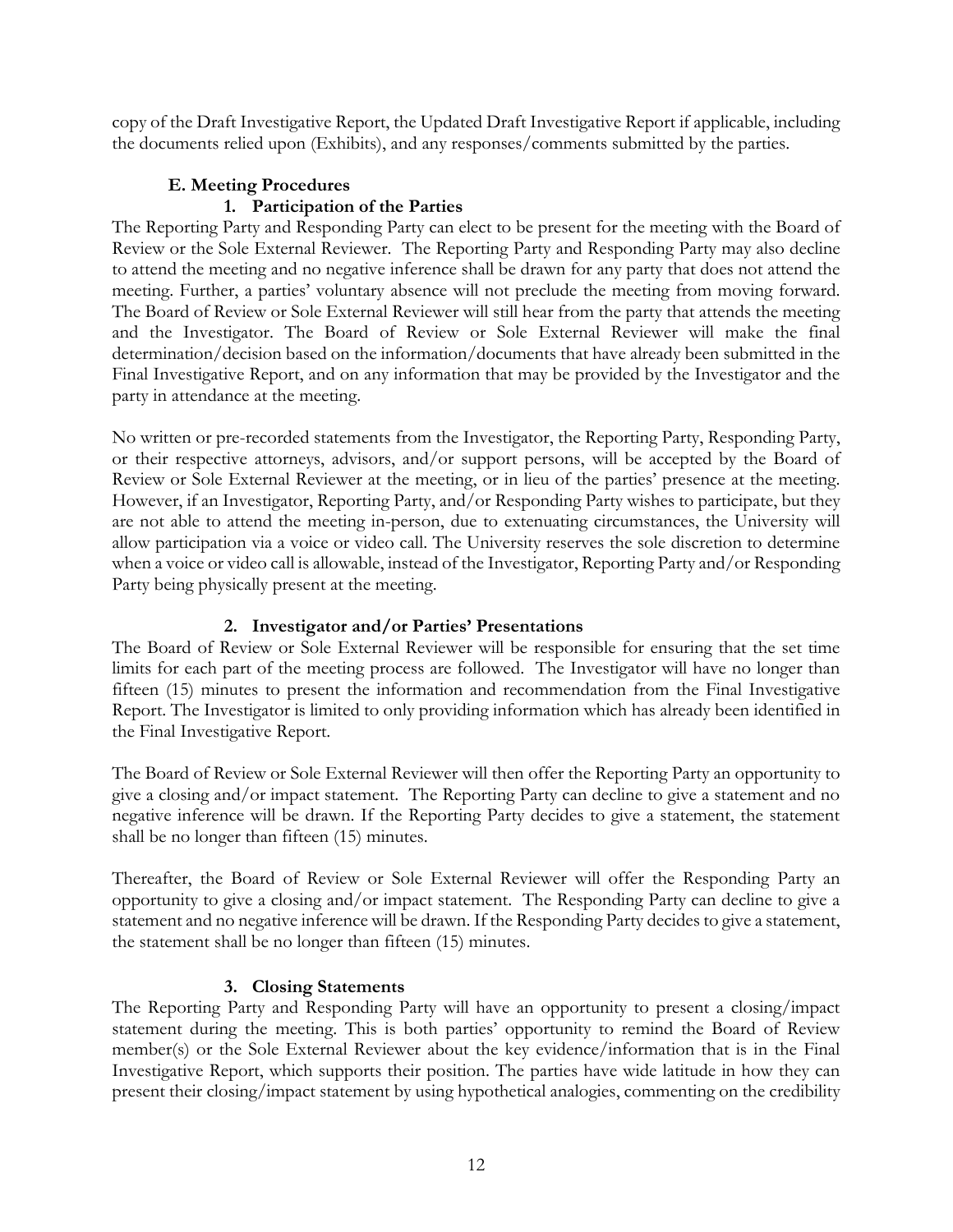of the other party or witnesses, discussing or challenging the plausibility of the events at issue, and advocating why the Board of Review member(s) or Sole External Reviewer should adopt an interpretation favorable to their position. Further, both parties can present information about how the events have impacted them.

While both parties will be allowed significant latitude, the statements should be confined to the issue that has been investigated and should not be used as an opportunity to engage in malicious personal attacks against the other party or witnesses. Evidence (witness testimony or documentary evidence), offered at the meeting that has not been previously presented during the investigation phase will not be considered by the Board of Review or the Sole External Reviewer.

#### **4. Meeting Questions**

After the Investigator's presentation, the Board of Review or Sole External Reviewer may, but is not required to, ask the Investigator questions. Only the Board of Review members or Sole External Reviewer can ask questions of the Investigator during the meeting. At the conclusion of the questions to the Investigator, the Board of Review or Sole External Reviewer will instruct the Investigator to remain for the duration of the meeting.

After the Reporting Party's presentation, the Board of Review or Sole External Reviewer may, but is not required to, ask the Reporting Party questions after the Reporting Party has given their statement. Only the Board of Review members or Sole External Reviewer can ask questions of the Reporting Party during the meeting.

After the Responding Party's presentation, the Board of Review or Sole External Reviewer may, but is not required to, ask the Responding Party questions after the Responding Party has given their statement. Only the Board of Review members or Sole External Reviewer can ask questions of the Responding Party during the meeting.

If deemed necessary, but not required, the Board of Review or Sole External Reviewer may ask the Investigator, Reporting Party, and/or Responding Party additional questions before concluding the meeting.

## **5. Presentation of Recently Discovered Evidence at the Meeting**

The Board of Review and the Sole External Reviewer have the authority and discretion to determine the relevance of, place restrictions on, or exclude any information and/or evidence. In the event a party has recently discovered relevant evidence, information, and/or a witness, that was not discoverable through the exercise of due diligence during the Investigation and Draft Investigative Report review period, the Board of Review or Sole External Reviewer will allow the party presenting the recently discovered evidence an opportunity to explain: 1. the reason the evidence, information, and/or witness was not discoverable earlier and; 2. the relevancy of such evidence, information, and/or witness.

The Board of Review or Sole External Reviewer may ask the party questions in response to the reasons offered. Thereafter, the Board of Review or Sole External Reviewer will allow the other party an opportunity to provide a response, explaining their objection and/or opposition, if any. The Board of Review or Sole External Reviewer will then deliberate in private to determine whether that evidence, information, and/or witness should be presented to the Investigator for review and consideration and that the meeting should be postponed, or whether the meeting should continue.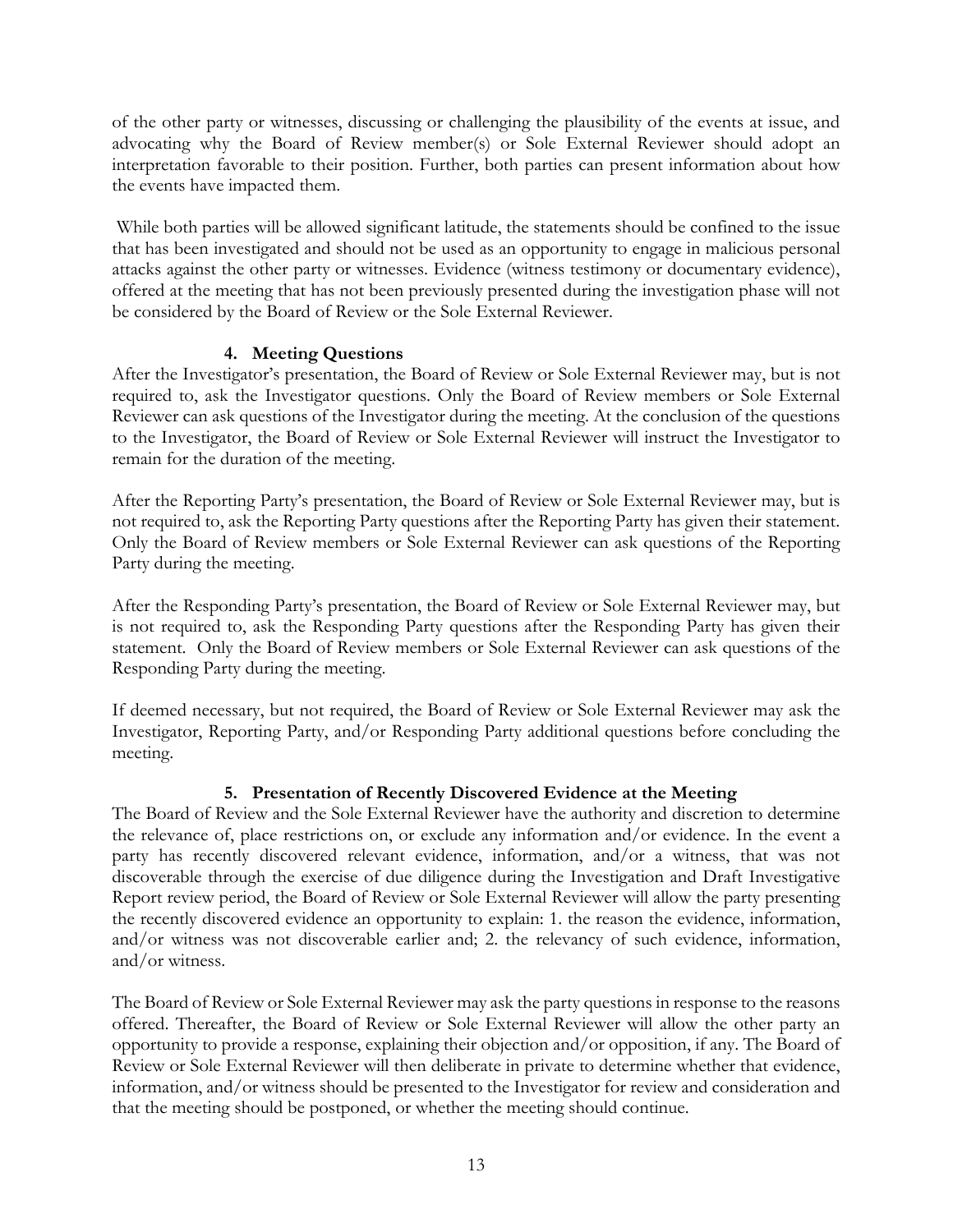#### **6. Recording the Meeting**

A single recording of the meeting will be made and will be the property of the University. If the recording malfunctions, the Board of Review or the Sole External Reviewer shall create a sufficiently detailed summary of the meeting, to be maintained in the file. The file and the recording shall be maintained in the Office of Human Relations, and only made available to the Reporting Party and Responding Party, and their respective attorneys and advocates, and support persons (upon request and with any applicable signed releases), the Board of Review or the Sole External Reviewer, and if an appeal is filed, the Board of Appeal or the Sole External Appeal Reviewer.

#### **F. Deliberations and Notice of Meeting Outcome**

At the conclusion of the presentations and all questions from the Board of Review or the Sole External Reviewer, the parties and their respective attorneys, advocates, and/or support persons, and the Investigator will be dismissed from the meeting, and deliberations will begin. The deliberations will not be recorded.

The Board of Review or Sole External Reviewer will make a Final Decision whether to:

- 1. Accept the Investigator's recommended finding(s);
- 2. Reject the Investigator's recommended finding(s); or
- 3. Refer the matter back for further/additional Investigation; and
- 4. If a policy violation is found, determine sanctions and/or conditions.

When a Board of Review is utilized, a majority vote is required when deciding to accept or reject the Investigator's recommended finding(s) or to refer back for further/additional investigation.

If the Board of Review or Sole External Reviewer has accepted the Investigator's recommended finding(s) of a Policy violation, sanctions and/or conditions must also be determined. When a Board of Review is utilized, sanctions and/or conditions must be determined based upon a majority vote.

The Board of Review or Sole External Reviewer may consult with the Human Relations Office, Department of Human Resources, and/or any other University administrative offices about any prior disciplinary actions regarding the Responding Party and about sanctions imposed in similar cases in the past. Consistency in sanctions of similar cases is important, however, similar offenses may result in different sanctions where there are distinguishing facts and circumstances.

In determining sanctions and/or conditions, the Board of Review or Sole External Reviewer may consider these factors, including but not limited to:

- The nature and violence of the conduct at issue.
- The impact of the Prohibited Conduct on the Reporting Party.
- The impact or implications of the Prohibited Conduct on UMBC community members.
- Prior misconduct by the Responding Party, including the Responding Party's relevant prior discipline history, both at the University or elsewhere (if known), including criminal convictions.
- Maintenance of a safe and respectful environment.
- Any other mitigating, aggravating, or compelling circumstances to assist in reaching a just and appropriate resolution in each case.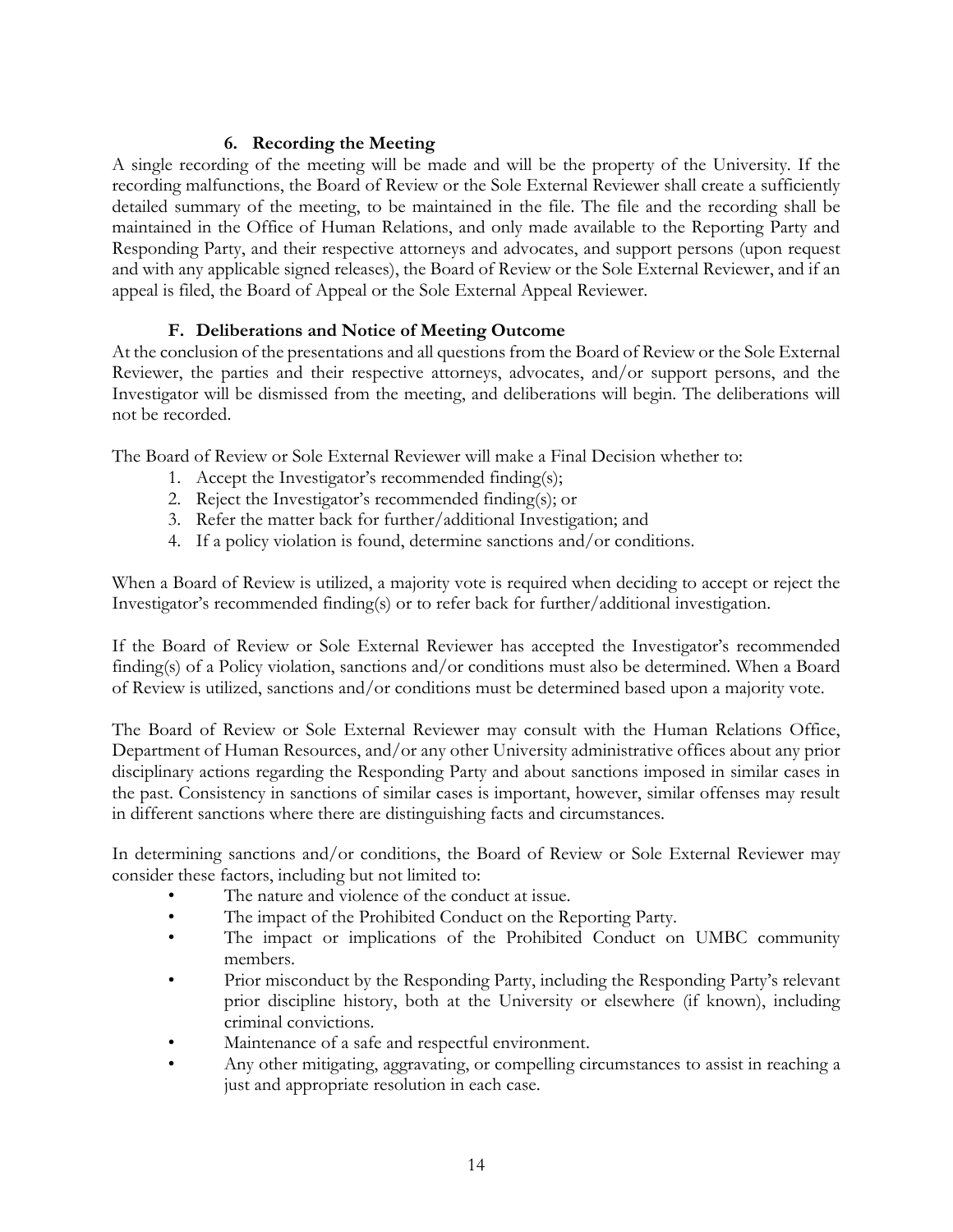Within ten (10) calendar days of the conclusion of the meeting, the University will issue a Notice of Meeting Outcome to the Reporting Party, Responding Party, and the Investigator. The Notice of Meeting Outcome will include the finding(s), rationale for the finding(s), and the sanctioning decision and/or the imposition of conditions, if warranted. The Notice of Meeting Outcome will also include information about the Appeal process, including the available grounds for Appeal, the timeframe for submitting an Appeal, and the name of the individual to whom the Appeal shall be addressed.

## **G. Final University Action**

If neither party seeks an Appeal, at the conclusion of the Appeal period, the Notice of Meeting Outcome will become the Final Action of the University, and any sanction and/or condition determined by the Board of Review or Sole External Reviewer will take effect immediately. The parties will be given prompt written notice that the Notice of Meeting Outcome is now the Final Action of the University.

# **XIII. Board of Appeal or Sole External Appeal Reviewer**

The University will utilize a Board of Appeal or a Sole External Appeal Reviewer to adjudicate matters under the Procedures. The University maintains the sole discretion in determining if a Board of Appeal or a Sole External Appeal Reviewer will be utilized.

# **A. Appeal Process**

Within ten (10) calendar days after receipt of the Notice of Meeting Outcome, both the Reporting Party and Responding Party may submit an Appeal, in writing, to the Human Relations Office/Title IX Coordinator. Either party may make a request to the Human Relations Office/Title IX Coordinator for a limited extension of time to submit their Appeal. Requests for extension of time will be determined on a case-by-case basis, however, reasonable requests for extension of time will be granted.

The grounds for Appeal are strictly limited to the following:

- 1. Substantive Due Process violation(s). Specified procedural errors or errors in interpretation of the Policy that were so substantial as to effectively deny the Reporting Party and/or Responding Party notice or a fair opportunity to be heard.
- 2. New and Significant Information/Evidence that has become available, which a reasonably diligent person could not have discovered during the Investigation and/or at the time of the meeting, that would change the Board of Review's or Sole External Reviewer's finding(s), decision(s), and/or sanctioning decision(s);
- 3. Excessiveness or insufficiency of the sanctioning decision.

Mere dissatisfaction or mere deviations from procedures that were not so substantial as to deny a party notice or a fair opportunity to be heard, are not valid bases for an Appeal.

If an Appeal is timely and properly filed, the non-Appealing party will be given the opportunity to review the Appealing party's written Appeal and respond to it in writing. Any response by the opposing (non-Appealing) party must be submitted to the Human Relations Office/Title IX Coordinator within ten (10) calendar days from being provided the Appealing party's written Appeal.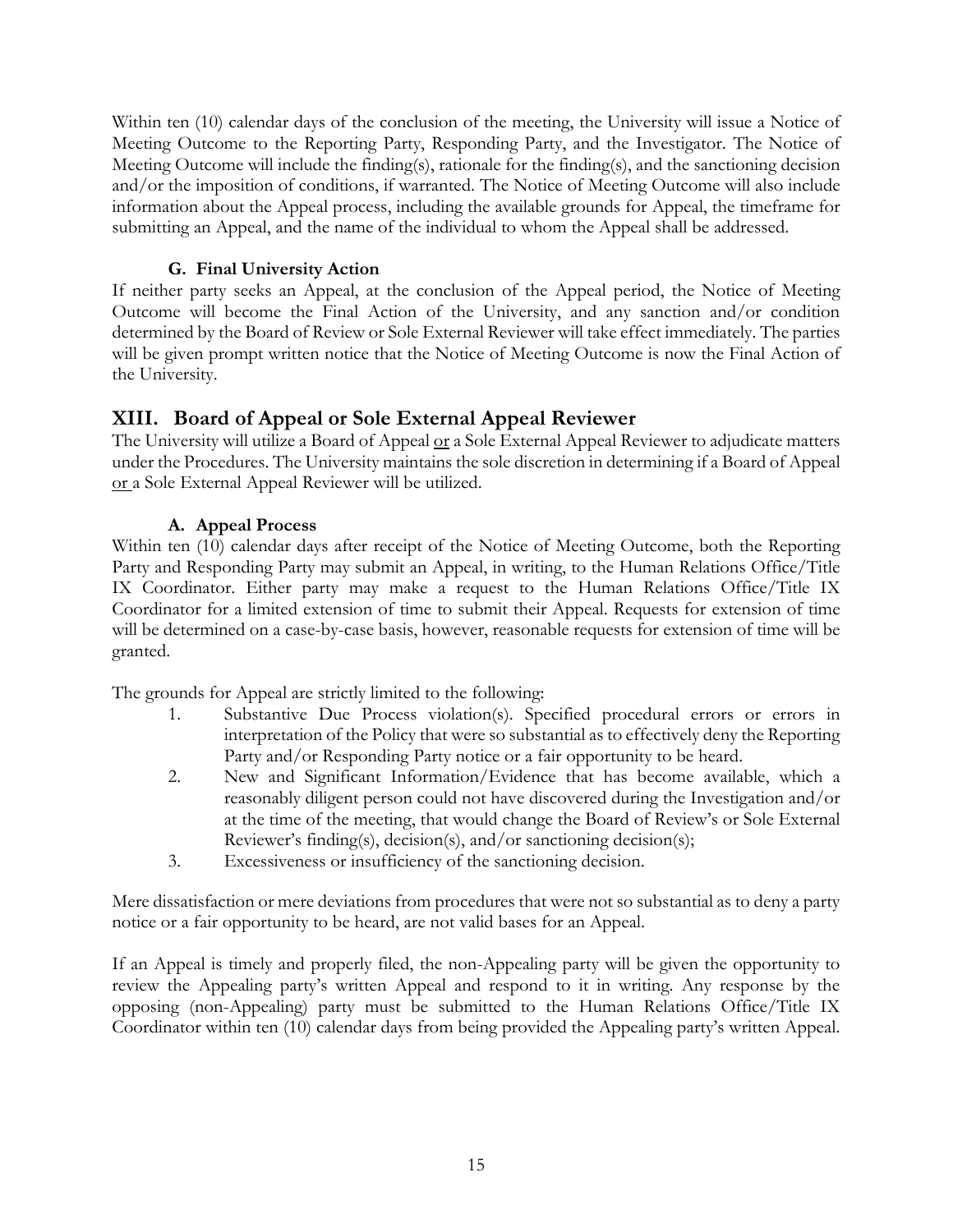If both parties file cross-Appeals, the Appeal documents from each party will be considered together in one Appeal meeting. Each party will have the opportunity to respond to the Appeal of the other party pursuant to the process described hereinabove.

#### **B. Composition of the Board of Appeal**

The University has the discretion to select from a pool of trained University personnel to serve on the Board of Appeal. Prior to serving on the Board of Appeal, the University will ensure that the selected Board of Appeal member(s) have had the requisite annual training and relevant experience.

If the University elects to utilize University personnel for the Board of Appeal, a Board of Appeal quorum will be comprised of a minimum of three (3) University personnel, selected from the pool of trained personnel. In the absence of a Board of Appeal quorum, the University may designate an alternative means of adjudication, such as designating an individual(s) to act in the place of the Board of Appeal. A University student may not serve as a Board of Appeal member under these Procedures.

A Board of Appeal member shall decline to participate in a particular case on the basis of an actual conflict of interest, bias, or lack of impartiality. A member that served on the Board of Review for a particular matter under the Procedures is precluded from sitting on the Board of Appeal for the same matter.

## **C. Sole External Appeal Reviewer**

The University has the discretion to select from a pool of trained external/third-party individuals to serve as the Sole External Appeal Reviewer. Prior to serving as the Sole External Appeal Reviewer, the University will ensure that the selected individual has had the requisite annual training and relevant experience.

A Sole External Appeal Reviewer shall decline to participate in a particular case on the basis of an actual conflict of interest, bias, or lack of impartiality. An individual that served as the Sole External Reviewer for a particular matter under the Procedures, is precluded from serving as the Sole External Appeal Reviewer for the same matter.

#### **D. Notice to Parties Regarding Appeal Meeting**

Prior to the scheduled Appeal meeting, the University will send the parties the Notice of Appeal Meeting, identifying the Board of Appeal member(s) or Sole External Appeal Reviewer, date, time, and location of the Appeal meeting.

## **E. Role of the Board of Appeal or Sole External Appeal Reviewer**

The scope of the Board of Appeal or Sole External Appeal Reviewer will be strictly limited to the permissible grounds, outlined in **Section XIII A** above. The Board of Appeal and Sole External Appeal Reviewer's role is to independently review the matter, based upon the grounds for Appeal filed by the parties, and to confirm that the matter has been timely filed. However, the Appeal process is not intended to be a re-investigation of the matter.

#### **F. Appeal Meeting Procedures**

The Board of Appeal will meet to review and discuss the Final Investigative Report (with the supporting documentation), the Board of Review recording, the Notice of Review Outcome, and any Appeals filed. This is an Appeal based on the record of the case. Neither the respective Parties, nor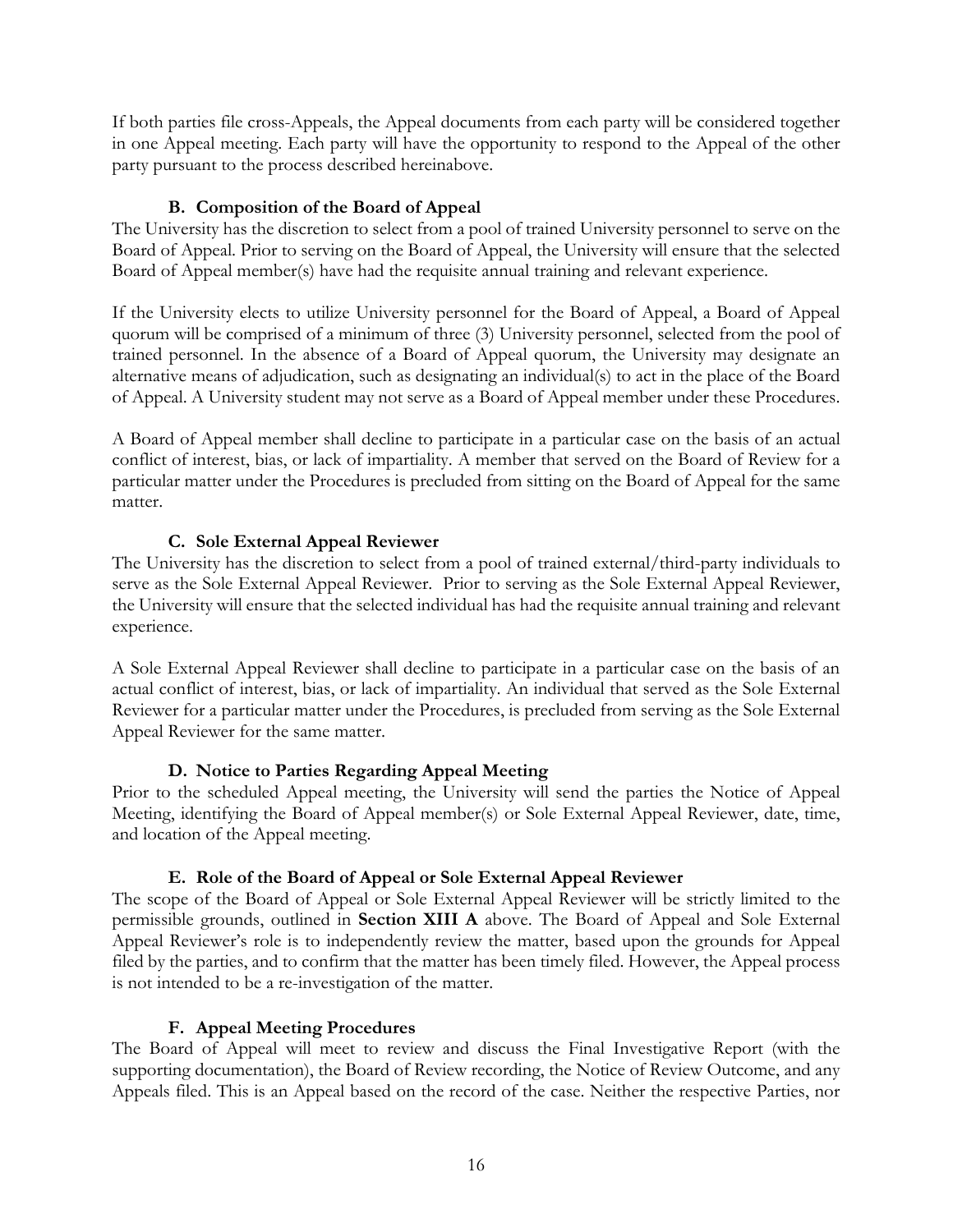the Investigator will be present for the Board of Appeal meeting. The Board of Appeal's deliberations will not be recorded.

If a Sole External Appeal Reviewer is selected, the individual will review the Final Investigative Report (with the supporting documentation), the Board of Review recording, the Notice of Review Outcome, and any Appeals filed. This is an Appeal based on the record of the case. Neither the respective Parties, nor the Investigator will be present with the Sole External Appeal Reviewer. There will be no recording made of the Sole External Appeal Reviewer's deliberative process.

# **G. Notice of Appeal Meeting Outcome**

The University will render a written decision on the Appeal(s) within ten (10) calendar days after the conclusion of the Appeal meeting. The written decision will include the Board of Appeal's or Sole External Appeal Reviewer's finding(s) and rationale and will be sent simultaneously to the Reporting Party, Responding Party, and Investigator.

Depending on the basis of the requested Appeal(s), the Board of Appeal or Sole External Appeal Reviewer may:

- Concur with the finding(s) and sanctioning decision of the Board of Review or the Sole External Reviewer;
- Concur with the findings of the Board of Review or Sole External Reviewer and amend/alter the sanctioning decision; or
- Only in cases of clear Policy error, vacate the finding(s) and sanction decision of the Board of Review or Sole External Reviewer and return the matter for additional Investigation or request that a new Board of Review or Sole External Reviewer is selected to review the matter. For purposes of the Procedures, clear Policy error constitutes the misapplication of relevant Policy sections and/or improperly applying the Policy.

## **H. Final University Action After Appeal**

If an Appeal has been filed, the Notice of Appeal Outcome is the Final University Action under the Procedures.

# **XIV. Possible Sanctions and Conditions**

## **A. Sanctions**

The Policy prohibits a broad range of conduct, which is serious in nature. In keeping with the University's commitment to fostering an environment that is safe, inclusive, and free of Prohibited Conduct, the Policy allows for a wide latitude in the imposition of sanctions tailored to the facts and circumstances of each report, the impact of the Prohibited Conduct on the Reporting Party and surrounding UMBC community members, and ensuring accountability for the Responding Party. The imposition of sanctions is designed to eliminate Prohibited Conduct under the Policy, prevent its recurrence, and remedy its effects, while supporting the University's mission. Sanctions may include educational, restorative, rehabilitative, and punitive components. Some conduct, however, is so egregious in nature, harmful to the individuals involved and the entire UMBC community, or so deleterious to the educational or working environment, that it requires severe sanctions. The University reserves the right to delay or refuse the conferring of an academic degree—undergraduate or graduate—during the pendency of an investigation and/or adjudication process. Possible sanctions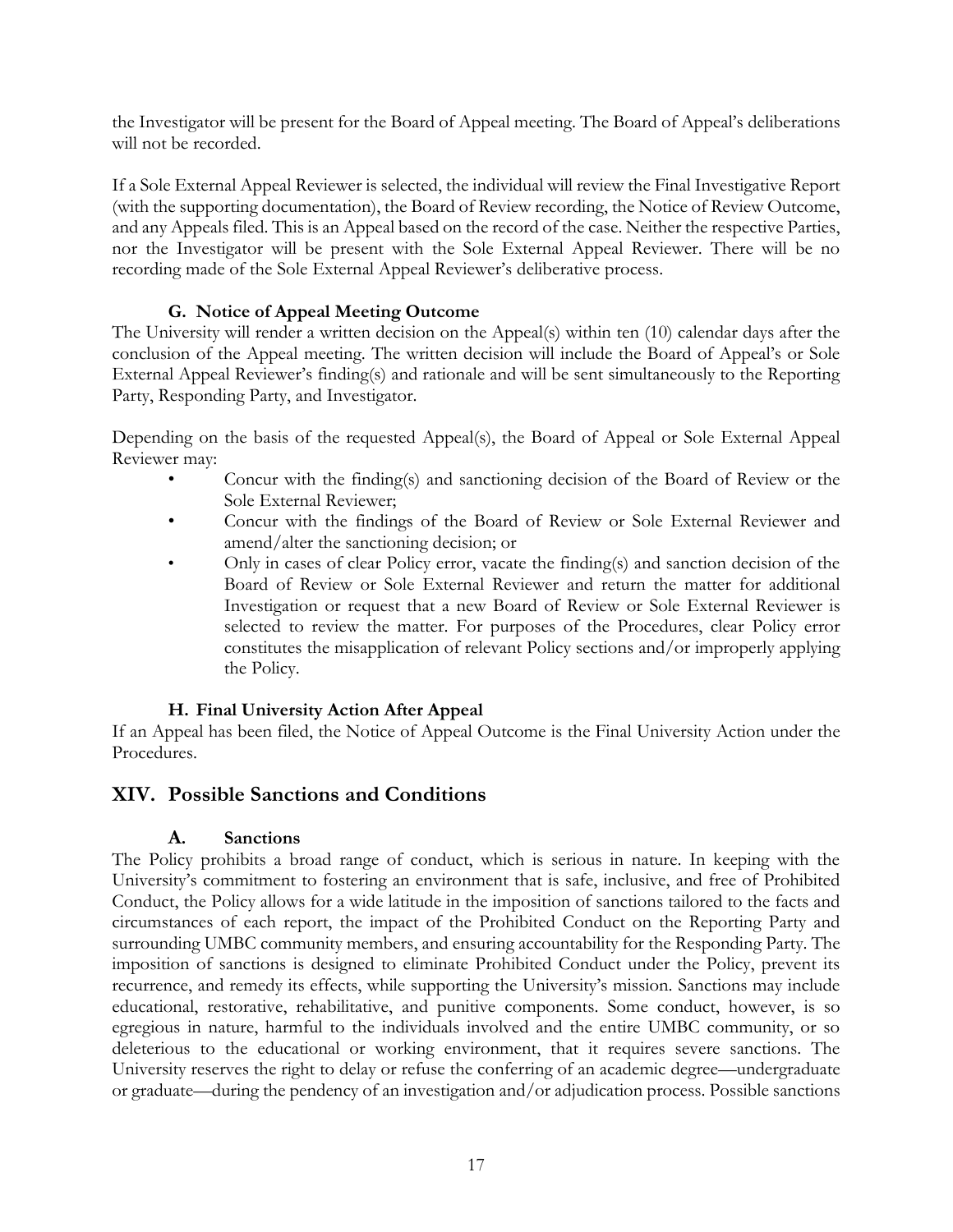may include, but are not limited to the following: a letter of reprimand, censure, service to the University, counseling, retraining, transfer, demotion, suspension (without pay), and/or termination.

#### **1. TITLE IX REPRIMAND**

This sanction indicates that the Responding Party's "good standing" status is in jeopardy and further violations may result in Probation, Suspension, or Dismissal.

## **2. TITLE IX PROBATION**

This sanction places the Responding Party on Title IX probationary status during which further violations of the Policy may result in Suspension or Dismissal.

#### **3. TITLE IX SUSPENSION**

Under the Procedures, the sanction Title IX suspension terminates a Responding Party's status as an employee for either a specific or indefinite period of time. The Title IX suspension may take effect immediately, on some future date to be specified, or be held in abeyance. A suspended Responding Party is restricted from campus and may not be present on campus without specific written authorization from the Department of Human Resources or designee or the Office of Human Relations. Any violation of this restriction shall subject the Responding Party to arrest for trespassing. A Responding Party who is suspended shall exit campus immediately upon receiving notice that the sanction of suspension has been imposed. University Police must accompany the Responding Party when retrieving personal belongings. This sanction is noted on the Responding Party's file as "Title IX - Suspension."

A Responding Party may file a written request with the Office of Human Relations to have this notation expunged after the period of suspension has ended. Otherwise, the notation will remain in the Responding Party's file unless the disciplinary file is expunged.

## **4. TITLE IX DISMISSAL**

Under the Procedures, the sanction of Title IX dismissal permanently terminates a Responding Party's status as an employee. A Title IX dismissed Responding Party is restricted from campus and may not be on campus without specific written authorization from the Department of Human Resources or designee or the Office of Human Relations. Any violation of this restriction shall subject the Responding Party to arrest for trespassing. A Responding Party who is dismissed shall exit campus immediately upon receiving notice that the sanction of Title IX dismissal has been imposed. University Police must accompany the Responding Party when retrieving personal belongings. This sanction is noted in the Responding Party's file as "Title IX - Dismissal" and will remain in the Responding Party's file unless the disciplinary file is expunged.

## **B. Conditions**

In certain circumstances, even when there are no sanctions imposed, the University reserves the right to impose certain conditions upon any party who is subject to the Policy. These conditions are designed to eliminate Prohibited Conduct under the Policy, prevent its recurrence, and remedy its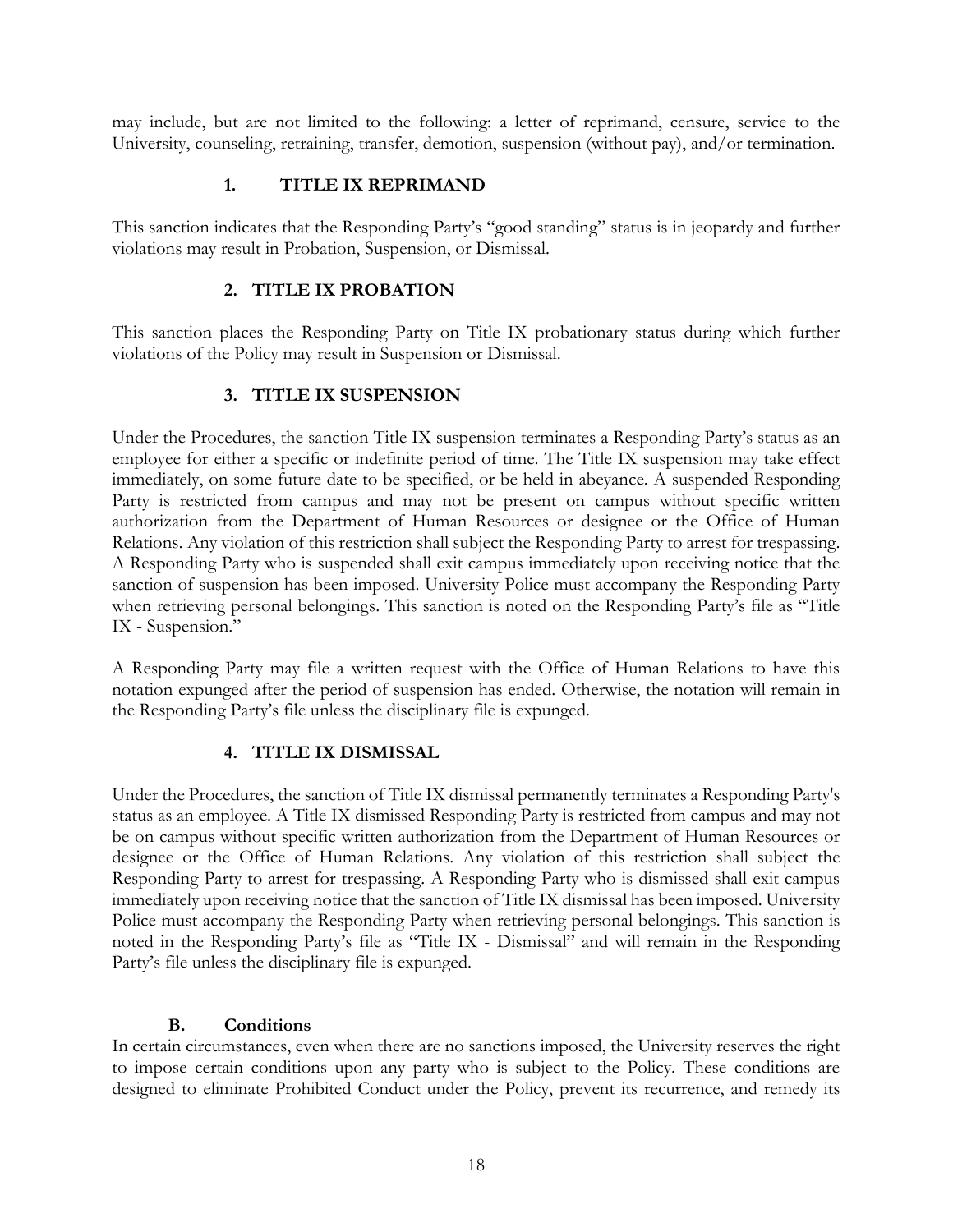effects, while supporting the University's mission and federal obligations. These conditions are not to be construed as disciplinary or as sanctions.

The following conditions may be imposed, as appropriate. Conditions may include, but are not limited to:

- 1. Financial restitution for any loss sustained or incurred by the institution or member(s) of the University community.
- 2. Community restitution.
- 3. Participation in a restorative circle or conference.
- 4. Attendance at an alcohol and other drug assessment or education program.
- 5. Counseling Intake or Evaluation Session.
- 6. Educational project.
- 7. Suspension of computer account.
- 8. Restriction from specific University buildings, areas, or facilities.
- 9. Termination of Food Services contract.
- 10. Restriction or denial of campus driving privileges for disciplinary violations involving the use or registration of motor vehicles and/or parking permits.
- 11. No Contact Order with designated person(s).
- 12. Establishment of educational achievement expectations.
- 13. Academic registration block.
- 14. Revocation or denial of degree/diploma
- 15. Monetary fines.
- 16. Loss of University privileges, including social privileges, athletic privileges, housing privileges, co-curricular privileges, and/or facility-use privileges.
- 17. Random drug testing.

# **C. Failure to Satisfy or Timely Complete a Disciplinary Sanction and/or**

## **Condition**

Failure to satisfy or complete a mandated sanction and/or condition within the allotted time may result in additional administrative actions, including, but not limited to, a monetary fine not to exceed \$100.

# **D. Request to Expunge Disciplinary File/Record**

A finding of a violation of the Policy may be expunged from the Responding Party's disciplinary file/record, by the Office of Human Relations. A "Petition to Expunge" shall be submitted by the Responding Party to the Office of Human Relations for review. Factors to be considered shall include, but not be limited to, the following:

- 1. The present demeanor of the Responding Party;<br>2. The conduct of the Responding Party since the v
- The conduct of the Responding Party since the violation;
- 3. The nature and severity of the violation;
- 4. The impact upon the Reporting Party and the entire UMBC community; and
- 5. The fulfillment of other sanctions and/or conditions.

If expungement of the finding of a violation from the Responding Party's disciplinary file/record is granted, the disciplinary file/record will be rendered unreportable as it relates to the Responding Party's disciplinary file/record.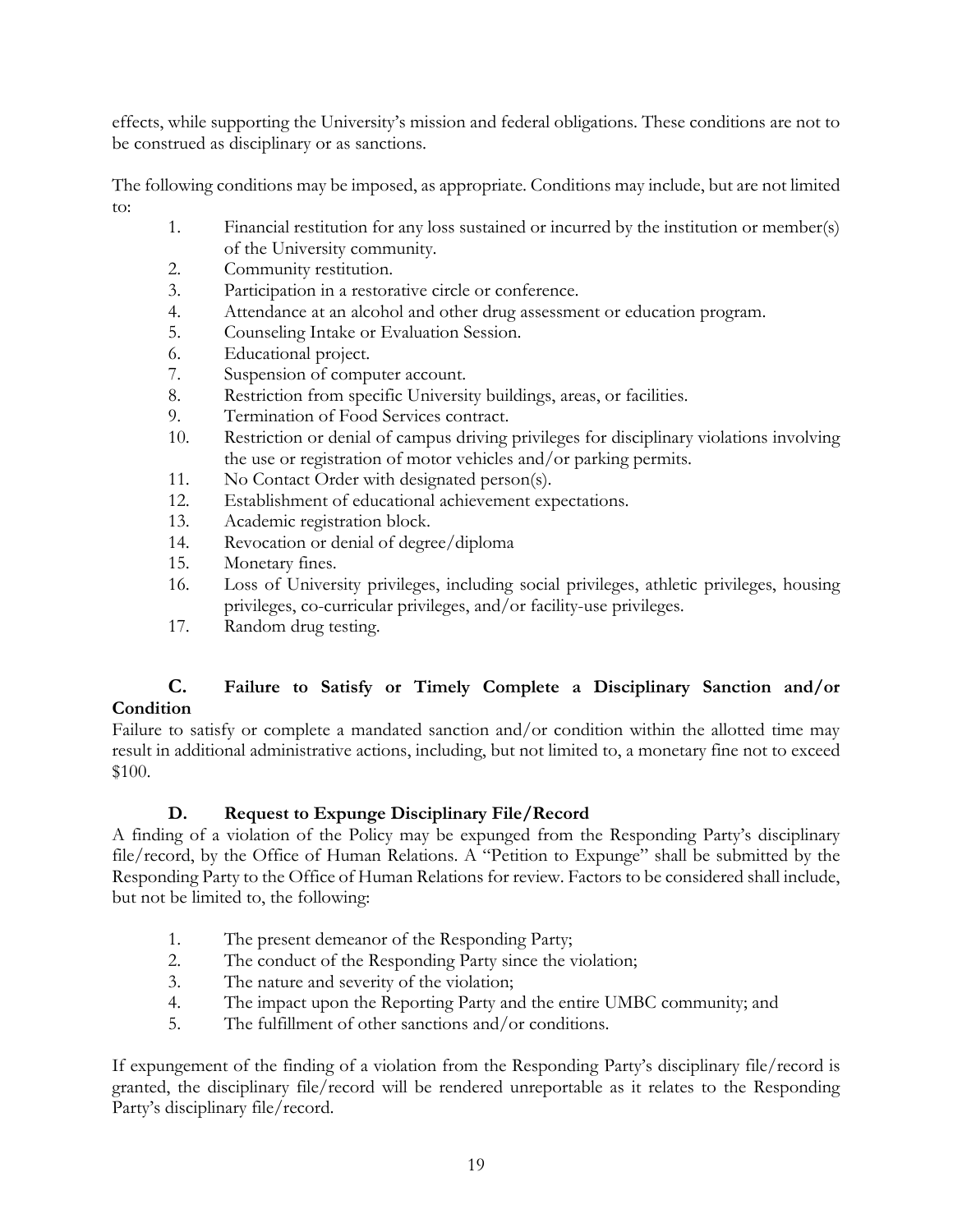# **XV. Role of Support Person, Attorney, or Non-Attorney Advocate**

Staff Members have the right to assistance by a Support Person, an Advisor who may be a licensed attorney, an advocate supervised by an attorney, or a trained advocate throughout the process, including:

- Attendance at meetings and interviews with the party;
- Private consultations with the party during meetings and interviews, except during questioning of the party at the Board of Review or Sole External Reviewer meeting;
- Assistance with the party's exercise of any right during the process; and
- The presence of no more than two people, including a personal supporter of the party's choice, an attorney, or an advocate, at any hearing, meeting, or interview during the disciplinary proceedings.

The parties should provide advance notice to the University Official convening the meeting (including any investigative or adjudicative meeting) of the name and relationship of any individual who will accompany them, so that all parties are aware of who will be present at any meeting and the University can ensure that proper logistical arrangements can be made.

When scheduling any meeting under the Procedures, in which an individual has notified the University that a Support Person, Attorney or Non-Attorney Advisor/Advocate plans to participate, the University will make reasonable efforts to accommodate the Support Person, Attorney or Non-Attorney Advisor's/Advocate's schedule, while balancing the University's responsibility to provide a prompt and equitable process.

An individual's Support Person, Attorney or Non-Attorney Advisor/Advocate may not delay, disrupt, or otherwise interfere with the outlined Procedures. The Support Person, Attorney, or Non-Attorney Advisor will not be allowed to provide testimony or statements on behalf of the individual they are assisting.

**Support Person**: A Support Person is someone who can provide emotional, logistical, or other kinds of assistance. The Support Person is a non-participant who is present to assist a Reporting Party or Responding Party by taking notes, providing emotional support and reassurance, organizing documentation, or consulting directly with the party in a way that does not disrupt or delay the meeting. The Support Person cannot be a fact witness or provide any statements as part of any process under the Procedures. The Support Person shall not be an active participant in the process.

**Attorney or Non-Attorney Advisor/Advocate**: The Attorney or Non-Attorney Advisor/Advocate is a non-participant who is present to assist a Reporting Party or Responding Party by taking notes, providing emotional support, advice, and reassurance, organizing documentation, or consulting directly with the party in a way that does not disrupt or delay the meeting. The Attorney or Non-Attorney Advisor/Advocate cannot be a fact witness or provide any statements as part of any process under the Procedures. The Attorney or Non-Attorney Advisor/Advocate shall not be an active participant in the process.

# **XVI. External Reporting Agencies**